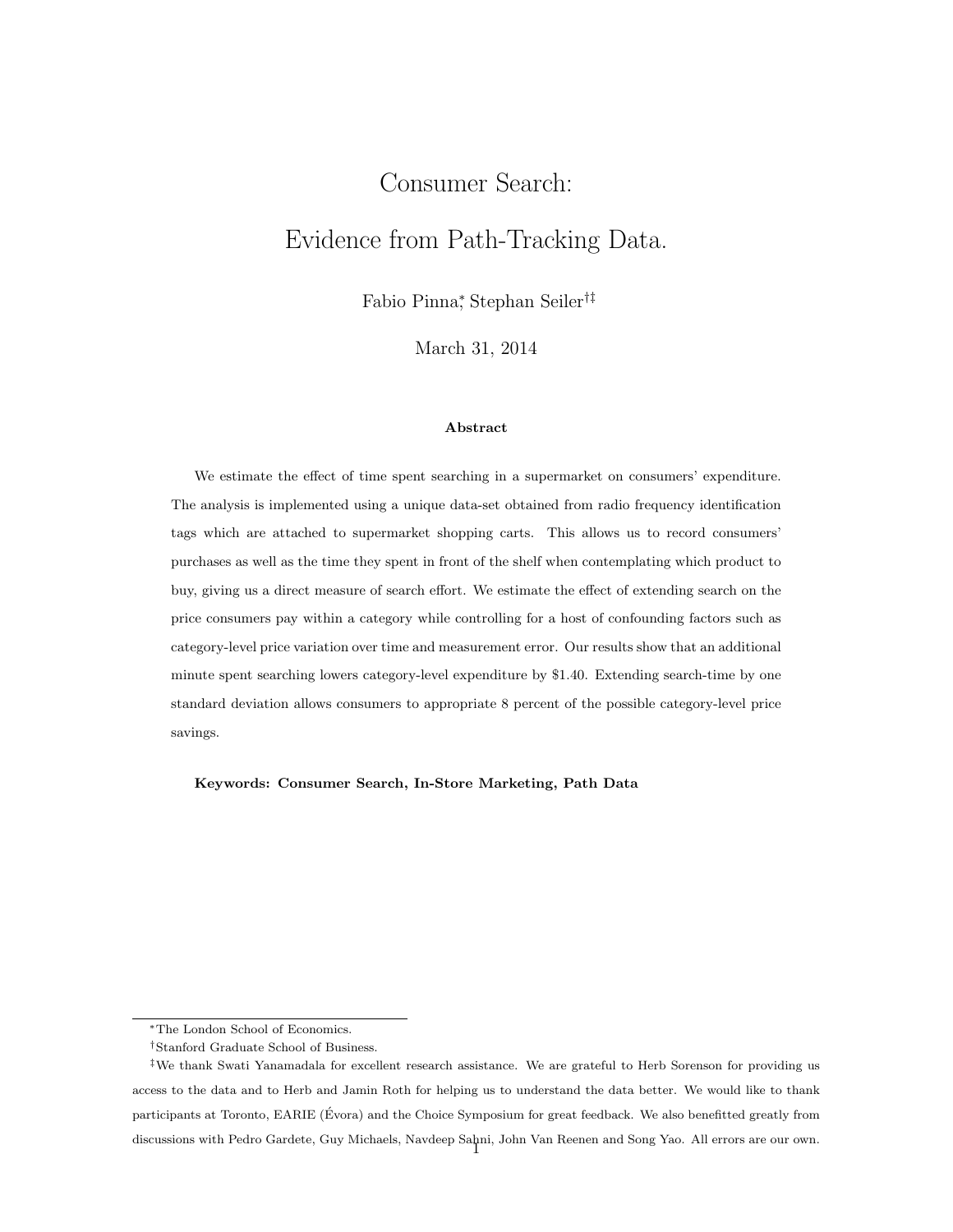## 1 Introduction

When consumers make a purchase decision they might often not be aware of prices for all products due to informational and cognitive constraints. In many categories a large number of products are available and obtaining relevant information can be a costly process. In a grocery shopping context, consumers can search across stores, time their purchase in order to benefit from temporary price reductions and search across various products within a particular store when standing in front of the shelf. In this paper we focus on the final part of this decision process: the consumer's search-effort when processing information and comparing products (and prices) immediately before putting the chosen product into his shopping cart. Specifically, our goal is to estimate the effect of the extent of consumers' search activity within a particular product category on the price they pay.

A key challenge in analyzing consumer search behavior in a physical store environment lies in the fact that it is very hard to observe and record which products the consumer was considering (and in which sequence) before picking one particular product from the shelf. This is different from studies using online data such as Santos, Hortacsu, and Wildenbeest (2013), Chen and Yao (2012) or Koulayev (2009) where one typically observes the sequence of searches. An alternative in a brick and mortar environment would be to provide consumers with eye-tracking equipment as in Stüttgen, Boatwright, and Monroe (2012). This provides a great level of detail but has the disadvantage of disrupting the "natural" shopping experience of the consumer. It might therefore be worthwhile to seek out ways to understand search behavior without such an intervention. This is exactly the avenue we pursue in this paper. We use "path-tracking" data obtained from shopping karts that are equipped with radio-frequency identification (RFID) tags combined with store-level data on purchases and product prices.<sup>[1](#page-0-0)</sup> The data allows us to measure the time a consumer spends in front of a particular category before deciding to purchase a specific product. This gives us a direct measure of the extent of the consumer's search activity.<sup>[2](#page-0-0)</sup>

In order to understand what factors affect the joint-distribution of search-time and price paid in our data we rely on the canonical sequential model of consumer search. There are (at least) two issues that our empirical approach needs to take into account. Using the model we show that consumers' likelihood of finding a promotion will be affected by the total number of products being promoted within a category on a given day. Because the expected search time will also be lower on days with more promotions, the variation in category-level promotional activity over time creates an endogeneity

<sup>&</sup>lt;sup>1</sup>A further source of data on consumer search behavior / considerations is survey information directly levied from consumers. This kind of data is used in Draganska and Klapper (2011) and Honka (2012).

 $2A$ part from RFID other technology such as security-camera systems or smart-phone wi-fi signals might also be used to measure search-time in a similar fashion. Speaking with experts in the industry we were told that most systems are not precise enough, too costly or difficult to implement due to privacy concerns. Also RFID is not frequently used in practice because implementation costs are high.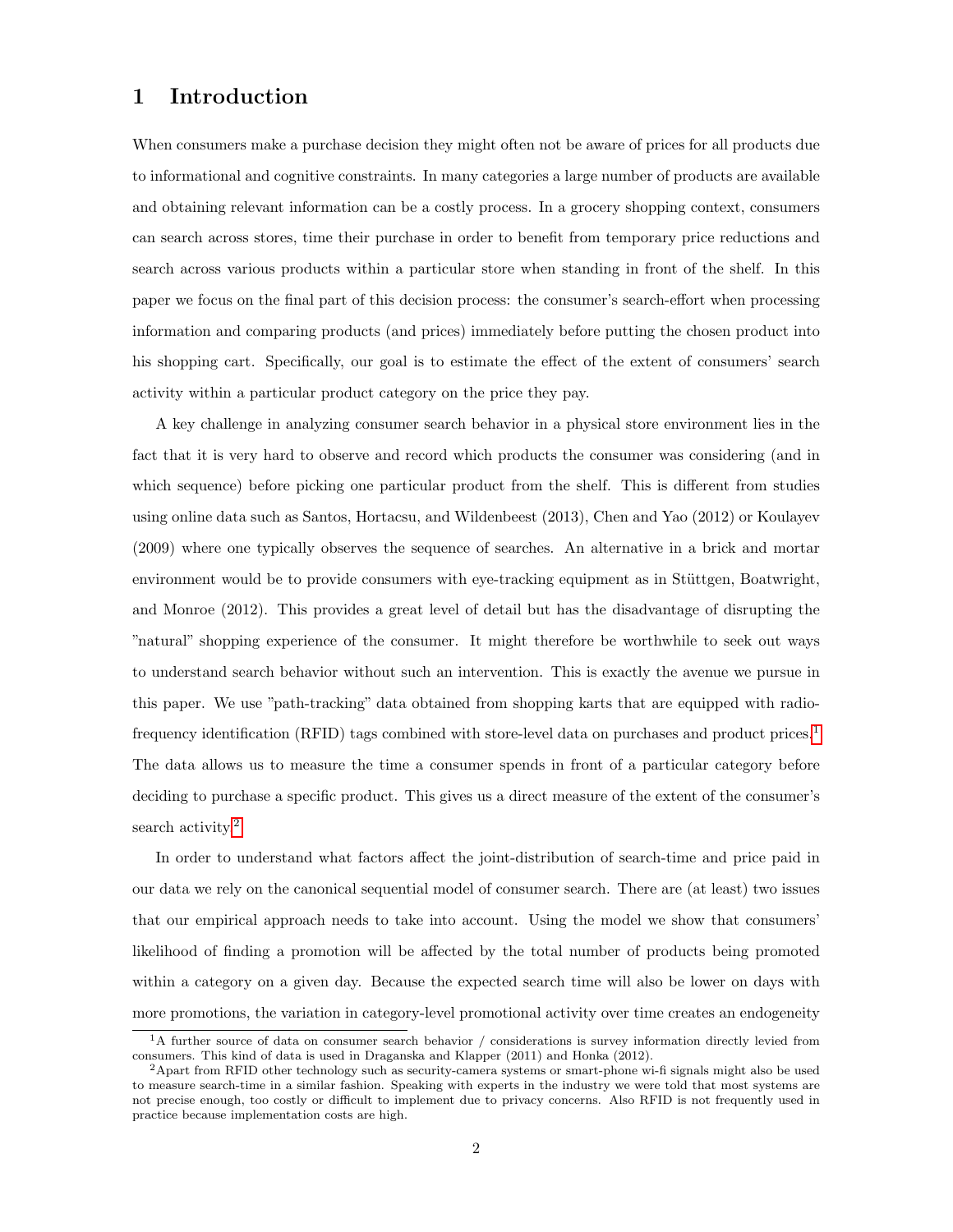problem. Secondly, our data records the time spent in the vicinity of the product category, which presumably is a noisy measure of actual category-level search activity. The presence of this measurement error will lead to attenuation bias in a OLS regression setup. In order to estimate the causal effect of searching longer on the price paid we therefore instrument search-time with the consumer's walking speed before reaching the product. Speed qualifies as in instrument as it is determined before the ac-tual search process and therefore before the consumer can learn about prices.<sup>[3](#page-0-0)</sup> Using this IV-approach we find that an additional minute spent searching lowers expenditure by \$1.[4](#page-0-0)0.<sup>4</sup> The magnitude is economically significant: The average shopping basket size in our sample is equal to 27 dollars and the average duration of a trip is 23 minutes. Our estimate of savings per unit of time therefore translates into an elasticity of trip-level expenditure with respect to total shopping time of -1.3.

Our paper is closely related to a series of papers by Hui, Bradlow and Fader (Hui, Fader, and Bradlow (2009a), Hui, Fader, and Bradlow (2009b), and Hui, Fader, and Bradlow (2009c)) which introduced path-tracking data to the academic literature. Relative to their work, which jointly describes the path as well as purchase decisions of consumers, we make little use of the actual path the consumer takes. Instead, we focus more narrowly on the consumer's search process when standing in front of the shelf containing a particular product category. In addition to the path-data, we also make use of detailed product-level price and purchase data that we are able to link to the path-tracking dataset. The combination of the two data sources allows us to analyze how consumers spend time in the store (recorded by the path-data) impacts the purchases they make (measured in the sales data). In this way we are able to link the novel information we can get out of the path-tracking data to the literature on consumer search and consideration set formation. To the best of our knowledge when analyzing consideration sets in a physical store context (see for example Mehta, Rajiv, and Srinivasan (2003), Hauser (1978), Roberts and Lattin (1991), Andrews and Srinivasan (1995), Bronnenberg and Vanhonacker (1996) and Seiler (2012)), the search process is usually unobserved. In this paper we instead have a direct measure of the extent of search activity.

The remainder of the paper is organized as follows. Section [2](#page-3-0) provides a detailed explanation of the data used in our analysis followed by descriptive statistics in section [3.](#page-4-0) In section [4,](#page-8-0) we provide a theoretical framework to guide our empirical strategy, which is presented in section [5.](#page-9-0) In section [6,](#page-14-0) we present the main results, followed by robustness checks in section [7.](#page-14-1) Finally, we put the magnitude of the effect we estimate into the broader context and make some concluding remarks.

<sup>&</sup>lt;sup>3</sup>Note that the measurement error in search-time might be due to the consumer looking at other categories nearby, leaving his cart behind, spending time doing something unrelated to search. It also unlikely that speed suffers from the same measurement error. To alleviate concerns we use different time-windows in order to compute speed in a set of robustness checks. In principle speed over any part of the trip before arriving at the category qualifies as an instrument.

<sup>4</sup>This number is based on the marginal effect of extending search-time from the current level in the data. One cannot extrapolate this number linearly for large increases in search-time. We will give more guidance on how to interpret this number towards the end of the paper.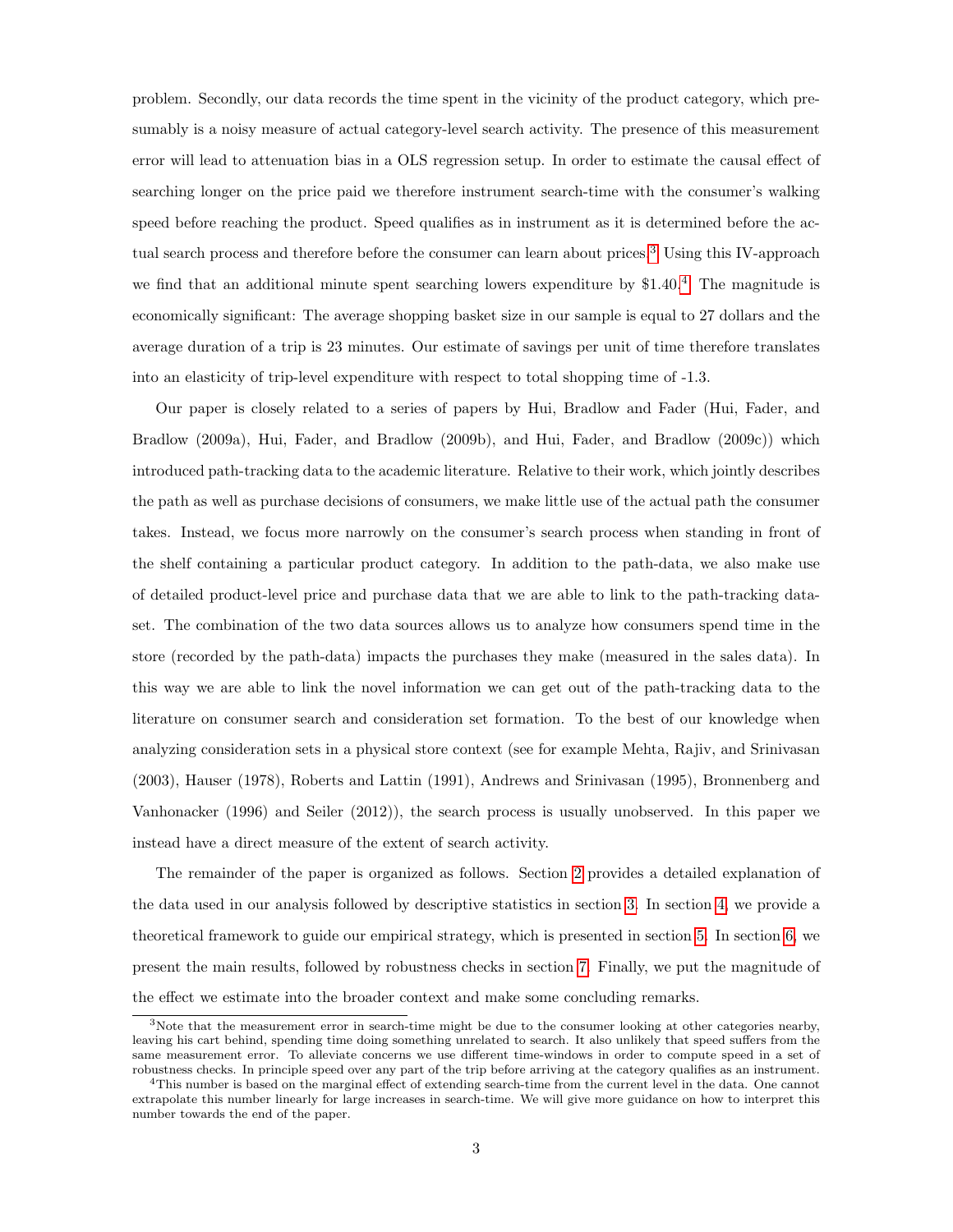## <span id="page-3-0"></span>2 Data

We use data from a large store in Northern California that belongs to a major supermarket chain.<sup>[5](#page-0-0)</sup> The complete dataset comprises three pieces: (1) sales data from the supermarket, (2) a store-map with information on product-locations, (3) data on the path a consumer took through the store for a subset of trips over a period of 2[6](#page-0-0) non-consecutive days.<sup>6</sup> Importantly, we are able to link the path-data to the corresponding purchase baskets from the sales data with the help of the store map. In Section [\(A.1\)](#page-37-0) of the appendix we provide details on how the two pieces of data are combined.

## 2.1 Purchase data

We have complete purchase data for all consumers that visited the store during the 26 days for which we also observe the path-data.<sup>[7](#page-0-0)</sup> This part of the data is a standard supermarket scanner data-set similar to the IRI dataset (see Bronnenberg, Kruger, and Mela (2008)) for instance. At the consumerlevel we observe the full basket of products as well as the price paid for each item. Unfortunately, prices for items that do not come in specific pack-sizes (e.g. fresh fruit, vegetables, meat etc.) are not reported in meaningful units (i.e. per kilogram for instance). We are therefore unable to use those products in our analysis. Apart from these problematic products we are going to use data across an exhaustive set of about 30,000 unique products belonging to roughly 200 different product-categories which are stocked in the store. Over our sample period we observe a total of about 220,000 shopping baskets. However, the path-data is only available for a subset of those.

#### 2.2 Path data

In addition to the sales data we also have data on the path that consumers took when walking through the store. The paths are obtained using RFID tags that are attached to consumers' shopping karts and baskets (see Sorensen (2003)). Each RFID tag emits a signal about every 4 seconds that is received by a set of antennas throughout the store. Based on the signal, the consumer's location is assigned to a particular point on a grid of so-called "traffic-points" which is overlayed onto the store-map.[8](#page-0-0) The points used to assign consumers' locations are four feet apart from each other, allowing for a fairly granular tracking of the consumer. For every path we observe a sequence of traffic points with a time stamp associated to each point. If a consumer moves further than to an adjacent traffic point between signals, the movement over traffic points in between the signals is interpolated. This is important as

<sup>5</sup>We are not able to disclose the identity of the supermarket. The store has a fairly typical format with a trading area of about 45,000 square-feet and a product range of 30,000 UPCs

<sup>&</sup>lt;sup>6</sup>The days in the path data are  $8/24/2006$  -  $8/29/2006$  and  $9/7/2006$  -  $9/26/2006$ .

<sup>7</sup>To be precise we have purchase data over 45 days consecutive days which encompass the 26 days for which path-data is available.

<sup>8</sup>Triangulation from multiple antennas is used to pin-point the precise location of the consumer. For convenience the location is assigned to a specific traffic-point.  $\quad \quad \ \, 4$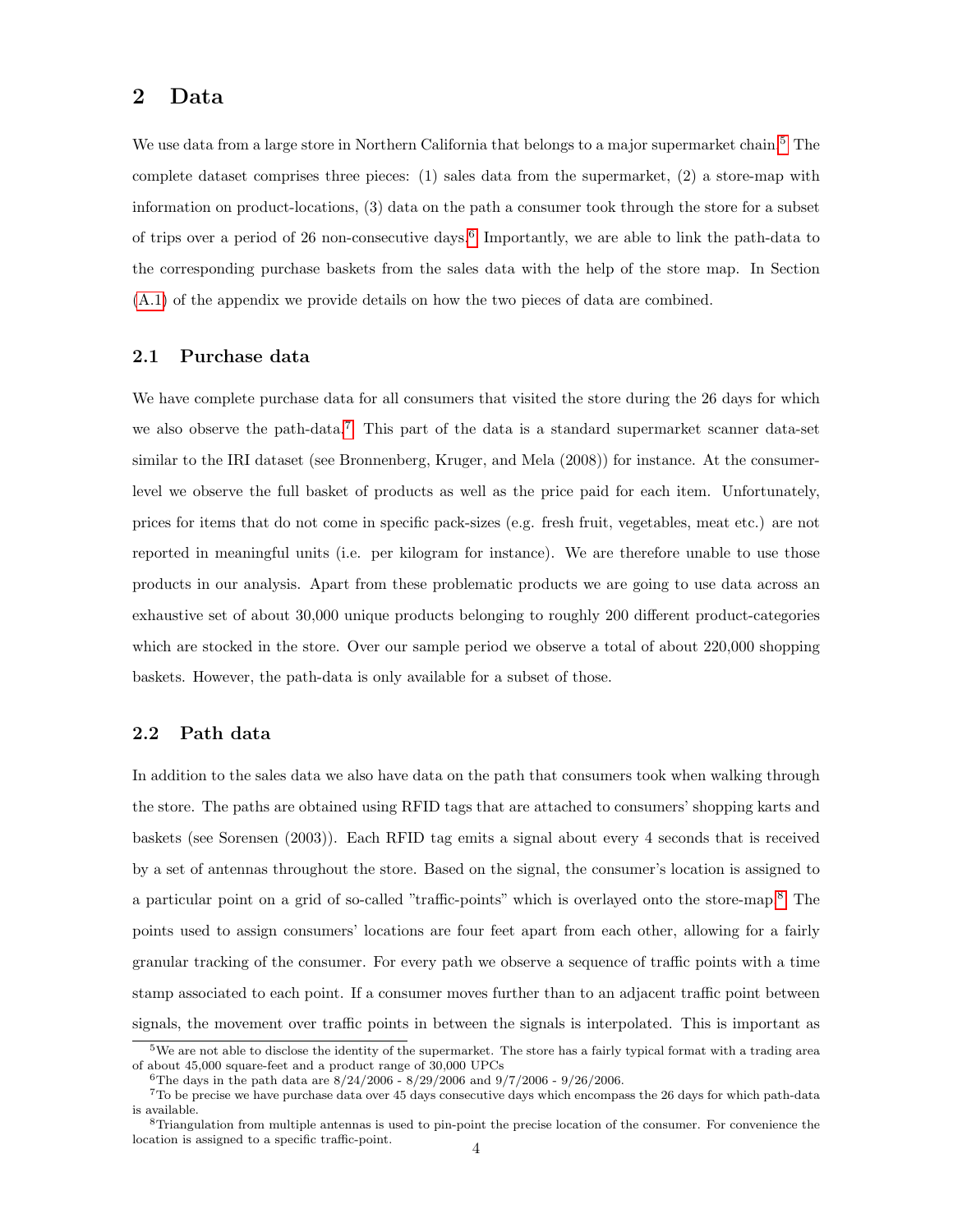we want to know when a consumer passes a particular product. We therefore need to track all traffic points, not just the ones identified by the RFID signals. As the signal is emitted at a high frequency little interpolation is necessary for most trips.

Not all shopping karts and baskets in the store are equipped with RFID tags however. We therefore only observe path-data for a subset of about 7 percent of all store visits. This is somewhat limiting as we rarely observe multiple trips for the same consumer despite the fact that we have more of a panel dimension in the purchase data. We will discuss how this affects our analysis later when we present the empirical strategy. Second, even if a shopping basket is matched to the path-data it is possible that not all items purchased within the basket have a match in the path-data. This can happen for instance if the consumer leaves his kart or basket behind and the item pick-up can therefore not be captured in the data.

The primary variable of interest derived from the path-data is the time a consumer spends stationary at a certain point in the store when picking up a product. An individual item pick-up constitutes the unit of observation in our regressions and we observe a total of around 30,000 pick-ups in the data. Using the store map we match the grid of traffic points to product locations that are within reach of the consumer from a given traffic point.<sup>[9](#page-0-0)</sup> For a given path/check-out basket pair we can then use the store map to determine when the product was picked up by the consumer as well as how long he spent in front of the shelf. Specifically, we measure the time elapsed between (1) the moment the consumer is first located on a traffic point assigned to the product and (2) the point in time when he moves on to a traffic point outside of the assigned area. Figure [\(1\)](#page-34-0) illustrates graphically how search-time is assigned to a product pick-up. This metric gives us a measure of time spent in the vicinity of the product which was ultimately purchased. For convenience of exposition we will refer to it as search-time. However, we recognize that it is a noisy measure of actual search activity and the consumer might have been doing other things at the same time. The presence of such measurement error will inform our empirical strategy later.

Secondly, we compute the speed at which the consumer moves during various part of his trip using time-stamps and distances between consecutive traffic points. Speed, although not the primary focus of this paper will play an important role in our empirical strategy.

## <span id="page-4-0"></span>3 Descriptive Statistics

All of our analysis is going to be conducted within product categories. In other words we model how a consumer's search activity within a category affects the particular product he buys from that category.

<sup>9</sup>The linkage between traffic- and product-points is provided in the data. Mostly any product location is associated with two or three traffic points. However, at a few special locations such as the end of an aisle more traffic points can be associated with a given product location.  $5$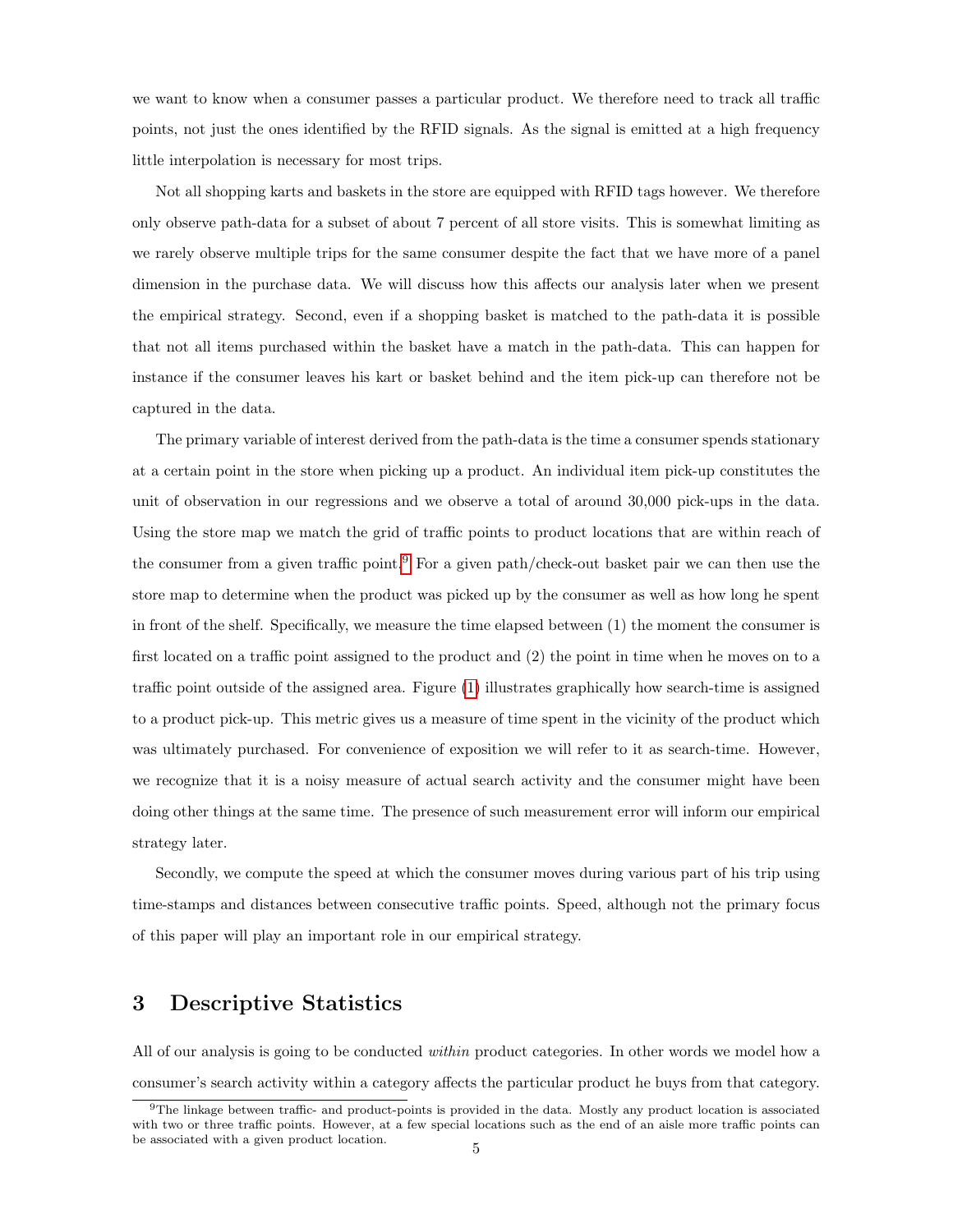In total we around 200 categories which are defined as groups of products that are naturally substitutes for each other but not with other products outside of the category. Examples for categories defined in this way are Bacon, Beer and Bird Food. Due to the short time-window of our data we pool data across categories for most of our analysis. In all pooled specifications we control for a set of category fixed effects.

#### 3.1 Search Time

The main novelty of the paper lies in the introduction of a direct measure of in-store search-time. For each item picked up during a shopping trip we can compute the extent of the consumer's search activity as described in the previous section. Figure [\(2\)](#page-35-0) shows the histogram for our search metric. The variable is roughly log-normally distributed with a mean of 10.3 seconds and a standard deviation of 8.4 seconds. This is roughly in line with earlier findings from Cobb and Hoyer (1985) who report a search-time of 17 and 12 second on average for two product categories as well as Dickson and Sawyer (1990) and Hoyer (1984) who report an average search-time of around 12 and 13 seconds respectively.<sup>[10](#page-0-0)</sup>

In order to explore where the variation in search time originates from we take the data from 30,000 item pick-ups and regress time spent searching on a set of category fixed effects. These would play an important role if specific product locations and/or category characteristics such as the price dispersion or the number of available products were the source of systematic differences in search behavior. With a full set of category fixed effects we find an r-square of only 0.066. When adding a set of trip fixed effects into the regression as well the r-square goes up to 0.54. However, this is to a large extent due to the fact that we have a trips with only a small number of matched item pick-ups in the data. When we constrain the sample to trips with over 5 items in the basket, the r-square of a regression with category and trip fixed effects decreases to only  $0.36$ .<sup>[11](#page-0-0)</sup> In other words there is substantial variation, about two-thirds, in search behavior for the same consumer within a given shopping trip. The rich within-trip variation is going to be helpful for conducting some important sensitivity checks later on.

Figure [\(3\)](#page-35-1) analyzes further how search-time varies both within and across trips. Specifically, we plot for trips of different duration the average search-time within each decile of the trip. Unsurprisingly, we find that longer trips are characterized by substantially longer periods of search. A change of 15 minutes in total trip-length leads to about a 1 second increase in the average search-time per item pick-up.[12](#page-0-0) Interestingly, the extent of search activity evolves non-monotonically over the duration of each trip. Regardless of the trip's total duration, we find an inverted u-shape of search-time across

 $10$ All three studies employed a team of trained investigators, which observed consumers in the store and recorded their search-time manually.

<sup>11</sup>Conditioning on trips with over 5 items eliminates about 25 percent of observations.

 $12$ Note that most of the trip duration variation is due to consumers walking a longer distance through the store. Only 6 percent of total time in the store is spent searching on the average trip. The positive relationship between category-level search-times and trip duration is therefore not one that occurs by construction.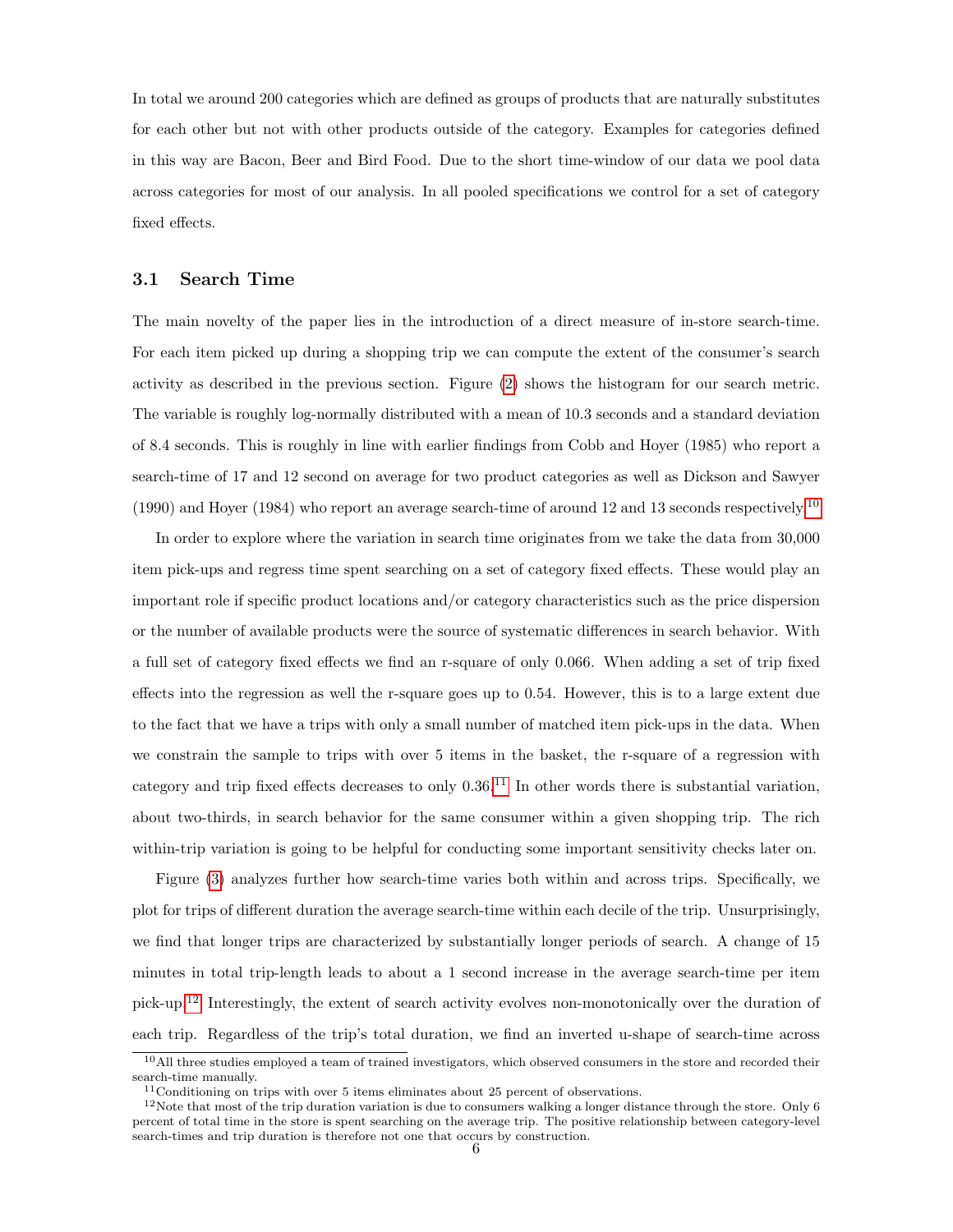deciles. The within-trip differences are of a similar magnitude as the across trip ones. For example for trips of up to 15 minutes, average search-time varies between 6.5 second at the first decile to a maximum of 9.5 seconds at the seventh decile. Generally, most of the variation within shopping trips comes from shorter search spells in the first two deciles as well as the last two deciles. There is less variation in search-time in the middle part of the trip.

#### <span id="page-6-0"></span>3.2 Speed (and its relationship to search-time)

The speed at which consumers walk during the shopping trips will play an important role in our identification strategy as it will serve as an instrument for search-time. Figure [\(4\)](#page-36-0) shows a histogram of speed, the unit of observation is a minute-long interval within a shopping trip. Speed is roughly normally distributed with a mean of 2.12 feet per second and a standard deviation of 0.75 feet per second. This corresponds to roughly half the average walking speed of an adult which is about 4.3 feet per seconds. Speed varies substantially both across and within trips. Analogous to search-time we plot speed across deciles of the trip for shopping trips of different length in Figure [\(5\)](#page-36-1). The graph shows the mirror image of what we saw in the case of search-time: the longer the total trip duration the slower do consumers walk at any given point in the trip. Second, speed is fastest at the very beginning and the end of the trip. The relationship between the length of search spells and speed is quite intuitive and presumably reflects that consumers which are in more of a rush will both walk faster and also spent less time contemplating which product to pick. Our interpretation is that both variables reflect variation in search costs / opportunity cost of time. We explicitly exploit this relationship for our identification strategy.

In order to investigate the relationship between speed and search-time in more detail we regress average search-time within each minute of a trip on speed. This yields a highly significant coefficient of  $-5.682$  with a standard deviation of 0.050 and an F-stat of [13](#page-0-0)122.<sup>13</sup> We confirm, as figures [\(3\)](#page-35-1) and [\(5\)](#page-36-1) suggest, that the relationship holds both across and within trips: In column (2) of Table [\(1\)](#page-28-0) we regress average trip-level search-time on trip-level speed. In column (3) we use minutes of each trip as the unit of observation and include a set of trip fixed effects. For both the across- and the within-regression we find a significant correlation with F-stats of 938 and 6709 respectively. In our main specification we use an instrument that is defined slightly differently. In particular we want to make sure that search-time does not have an impact on speed and therefore use speed in the minute *prior* to reaching a particular product category. Specifically, we calculate our speed-instrument by dividing 60 seconds by the distance the consumer walked within the minute leading up to the product pick-up.[14](#page-0-0) Column

<sup>&</sup>lt;sup>13</sup>We can only use minutes in which at least one item pickup happened as we need to compute the average search-time. <sup>14</sup>In the case of the first pick-up happening less than 60 seconds into the trip, we use speed between the beginning of the trip and the first pick-up.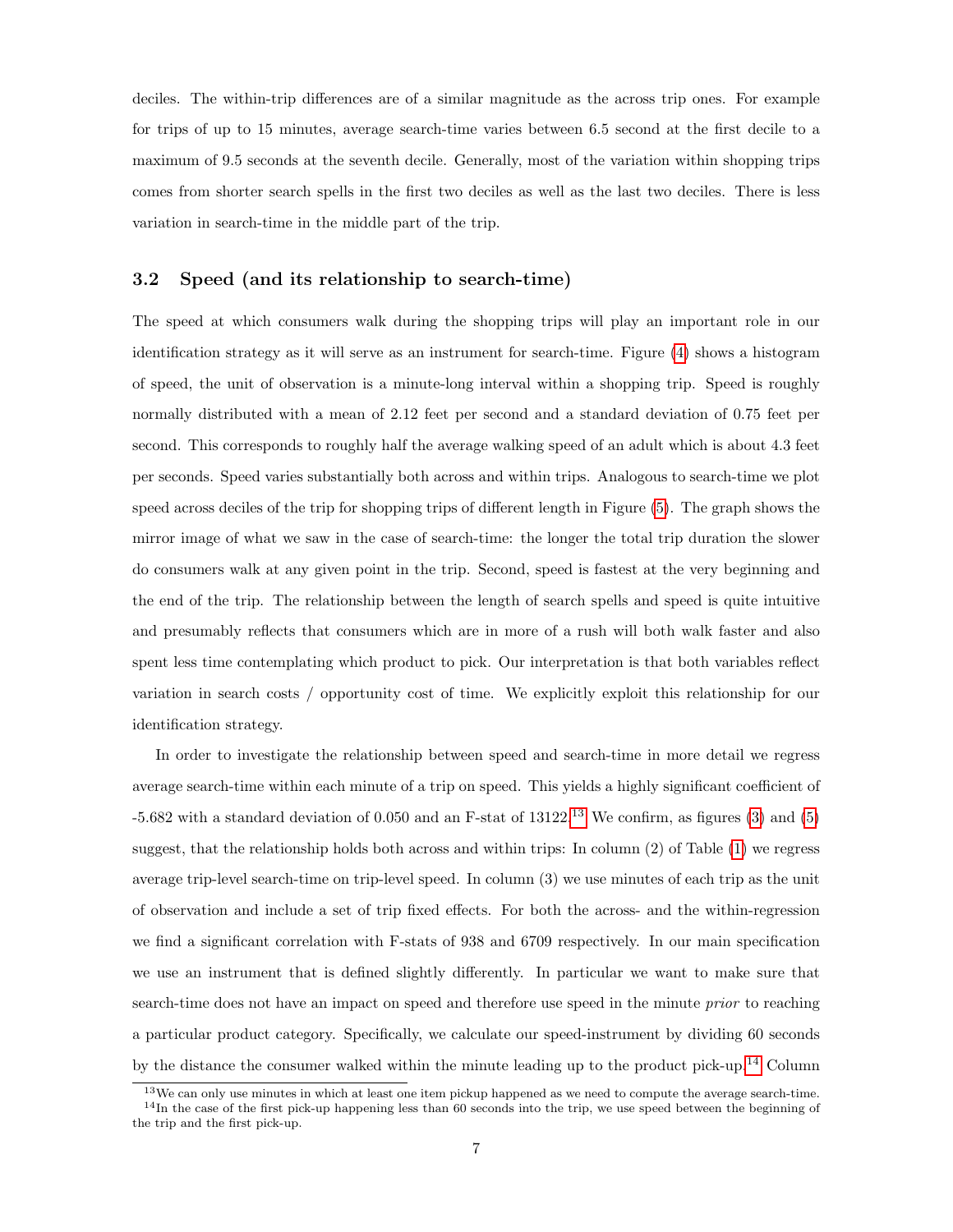(4) reports the results from this specification which forms the first stage of our IV approach later.

Note that we interpret speed variation within the trip as representing changes in consumer search costs over a very short period of time. This contrasts with a notion of search costs as being a consumerspecific trait that varies little over time. We think however that the observed variation of speed and search-time over the course of the shopping trip does indicate that consumers' capacity and willingness to process information varies considerably within the trip. However, when using speed at the trip-level as an instrument results are very similar.

## 3.3 Price Dispersion and Possible Savings from Search

In order to quantify the possible benefits of search, we report the category-specific difference between the highest and the lowest price in the category. Because prices for the same product vary substantially over time, we compute the difference between the minimum and maximum price for each day/category combination. We then compute the average of this variable across days for each category. The first row of Table [\(2\)](#page-29-0) reports the distribution of the min-max price difference across categories. On average there is a price difference of \$1.48, but this varies across the set of about 200 categories. At the 25th percentile the price difference is equal to \$0.63 and it rises to \$3.47 at the 75th percentile. We also report the percentage difference of the lowest daily price relative to the highest daily price in the category in the second row of the same Table.

Because there is substantial variation in price due to promotional activity we also report some descriptive statistics on the time series variation in prices. For the purpose of this exercise we define a promotion as a daily price which lies at least 15 percent below the maximum price of that product over our sample period. Similar to the calculation for the price difference, we compute the share of promoted products for each day/category pair and then take the average across days for each category. The distribution across categories is reported in the third row. On average about 30 percent of UPCs within a category are on promotion. Furthermore, even within our short time window many different products go on promotion. In order to capture this we compute the percentage of UPCs that went on promotion at some point during our sample period for each category. The average across categories is 60 percent which is substantially higher than daily share of promoted products indicating that the identity of the set of promoted products changed frequently.

Take together the large within-category price dispersion as well as the substantial degree of promotional activity suggest that there are gains from search. The average category-level saving of \$2.4 might seem relatively small compared to other (non-CPG) product categories, however relative to the amount of total shopping expenditure it is not trivial. Consumer buy on average 8 products on a shopping trip, which would allow for total savings of roughly \$19.2, which corresponds to about 70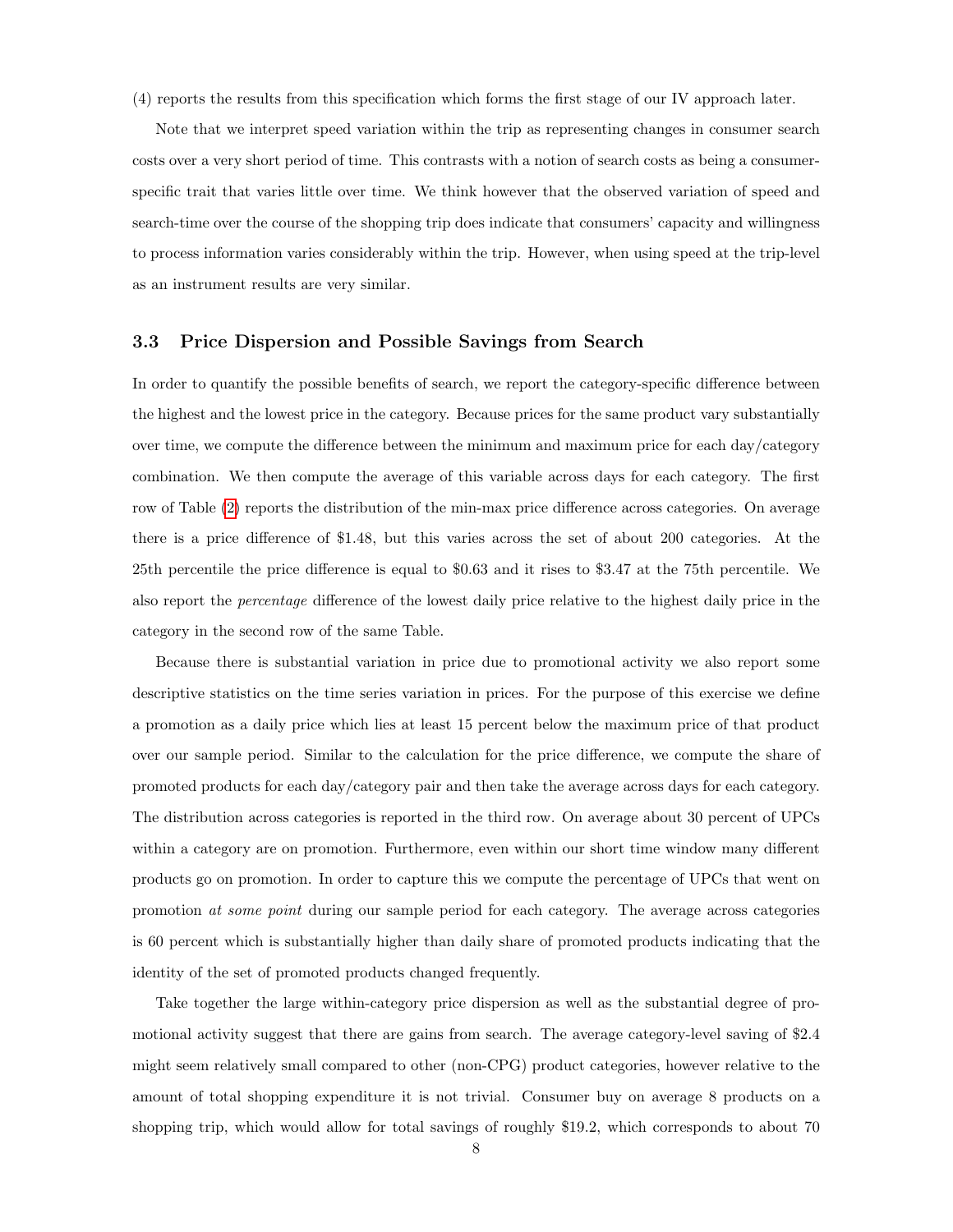percent of the average basket size of \$27.

## <span id="page-8-0"></span>4 A simple model of sequential search

In this section we outline the predictions of the canonical sequential search model described in McCall (1970) and describe how the model maps onto our specific context and data. We make some minor modifications to the model in order to adapt it to our setting and data. The model is not estimated structurally but we use it to guide the estimation strategy.

In the sequential search model consumers receive draws from a distribution of utilities and optimally decide when to stop searching. In our context consumers search across products within a category. For simplicity of exposition we outline a pure price search model, i.e. consumers care only about price but not about other product characteristics. We will discuss the implications of relaxing this assumption later on.

Assume a consumer gets gross utility v if he/she consumes any product within the category. Further, assume the consumer has a search cost  $c_{search}$  and receives a draw from the price distribution  $F(p)$ with support  $[p, \overline{p}]$  for each search attempt. The optimal stopping rule is a time invariant threshold-rule  $\lambda$  (i.e. the consumer will accept any price below  $\lambda$ ) which maximizes the consumer's value function<sup>[15](#page-0-0)</sup>

<span id="page-8-1"></span>
$$
EV = -c_{search} + \int_{\underline{p}}^{\lambda} (v - p)dF(p) + (1 - F(\lambda))EV
$$
\n(1)

Alternatively one can interpret the optimal stopping rule as the value of  $\lambda$  which equates the marginal benefit with the marginal cost of searching

$$
\int_{\underline{p}}^{\lambda} (\lambda - p) dF(p) = c_{search}
$$

One can easily see that the optimal threshold  $\lambda(c_{search})$  is increasing in search costs  $c_{search}$ . Intuitively, a higher search costs will make the consumer less picky and therefore willing to accept a higher price.

In the standard search model we think of  $c_{search}$  as representing the cost of resolving uncertainty about one more option. In our data however, we are not able to measure the number of options evaluated, instead we only know the extent of search activity measured in real time. In order to adapt the model to our setting we model the search cost of evaluating one more alternative as  $c_{search}$  $TimePerSearch * c_{time}$ , the product of time needed to search one option ( $TimePerSearch$ ) and the opportunity cost of time  $(c_{time})$ . TimePerSearch represents the efficiency of the search process. It

<sup>&</sup>lt;sup>15</sup>We ignore discounting due to the short amount of time that consumers spent searching in a given category in our data. Also, we assume (as is standard in many search models) that the consumer receives the first draw for free. This % assures that some search activity will occur.  $\qquad \qquad 9$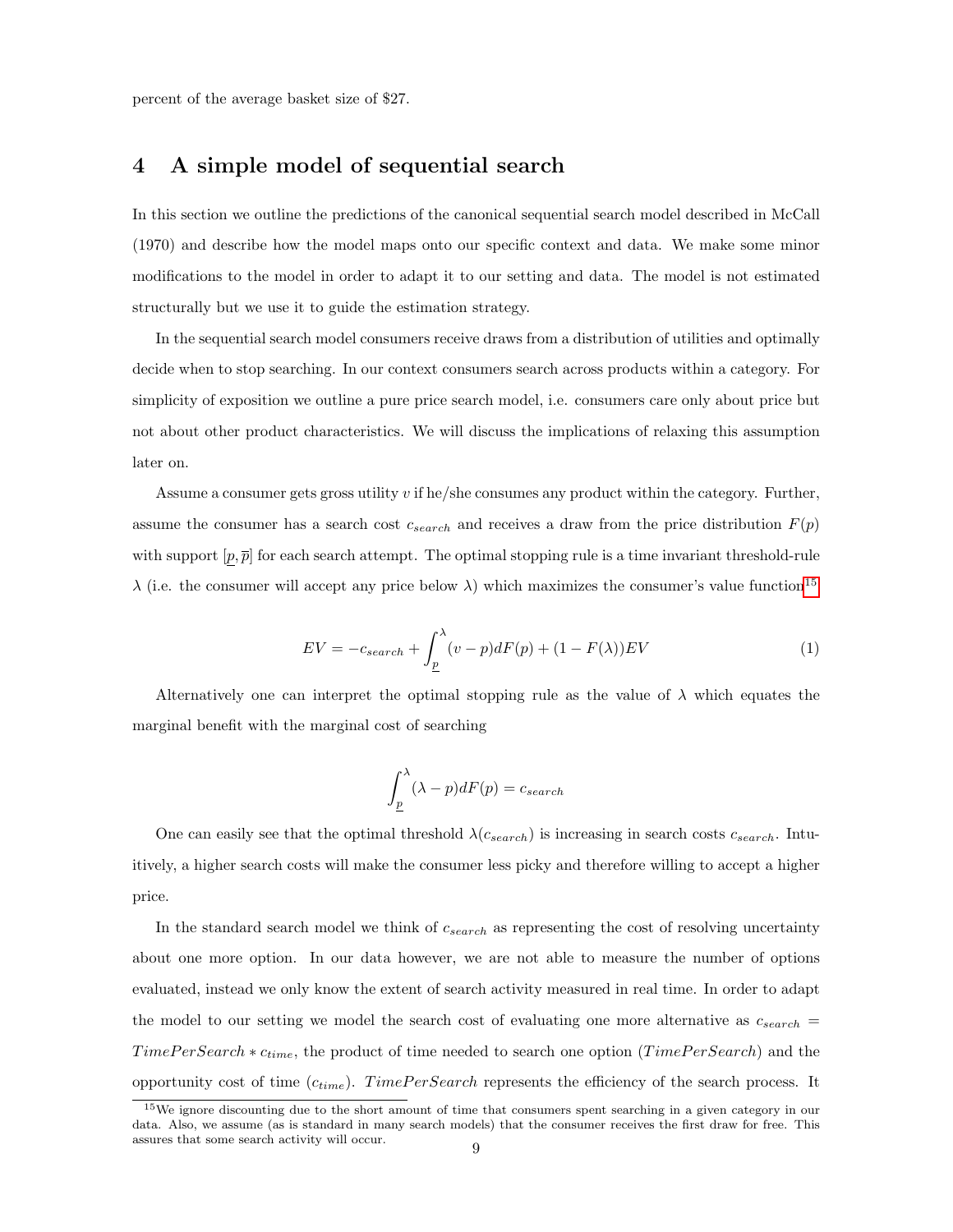might (as any of the other model primitives) vary across consumers. For simplicity of exposition we ignore any consumer  $i$  subscripts. The conversion into real-time leads to a slightly modified optimality condition

<span id="page-9-1"></span>
$$
\int_{\underline{p}}^{\lambda} (\lambda - p) dF(p) = TimePerSearch * c_{time}
$$
\n(2)

Using this condition it is easy to show that the expected price paid is equal to

$$
E(p) = \frac{1}{F(\lambda)} \int_{\underline{p}}^{\lambda} p dF(p) \tag{3}
$$

and the expected number of searches is determined by

$$
E(N)=\frac{1}{F(\lambda)}
$$

therefore the expected time spent searching is given by

<span id="page-9-2"></span>
$$
E(SearchTime) = TimePerSearch * E(N) = \frac{TimePerSearch}{F(\lambda)}
$$
\n(4)

Note that  $\lambda$  is the optimal stopping rule defined by equation [\(2\)](#page-9-1) and is therefore a function of TimePerSearch. A larger amount of time needed to make an additional search will increase search costs and therefore increase the stopping threshold  $\lambda$ , making the consumer willing to accept less favorable, i.e. higher, prices.

## <span id="page-9-0"></span>5 Identification Strategy

Generally speaking the model primitives are the price distribution  $F(p)$  and the two components of the consumers search cost: Search efficiency (*TimePerSearch*) and the opportunity cost of time  $c_{time}$ . Both the duration of the actual search process and the price paid are an outcome of the search process. When regressing price on search-time we therefore need to be careful how to interpret the results.

One way to think about our empirical strategy is the following: We want to know what effect an increase in search-time *caused by a decrease in search costs* has on price. In the absence of direct information on search costs any variable that is correlated with search costs can be used as an instrumental variable to shift search-time.[16](#page-0-0) As long as the instrument is uncorrelated with other factors that affect the price paid, the IV will allow us to estimate the causal effect of search effort / search time on price. Moreover, the IV is useful because it translates the search cost movement in more meaningful

 $16$ No paper that we are aware of has direct data on consumers' search costs. A typical approach is to use a structural model in order to back out search costs under some set of assumptions. We do not take this approach here.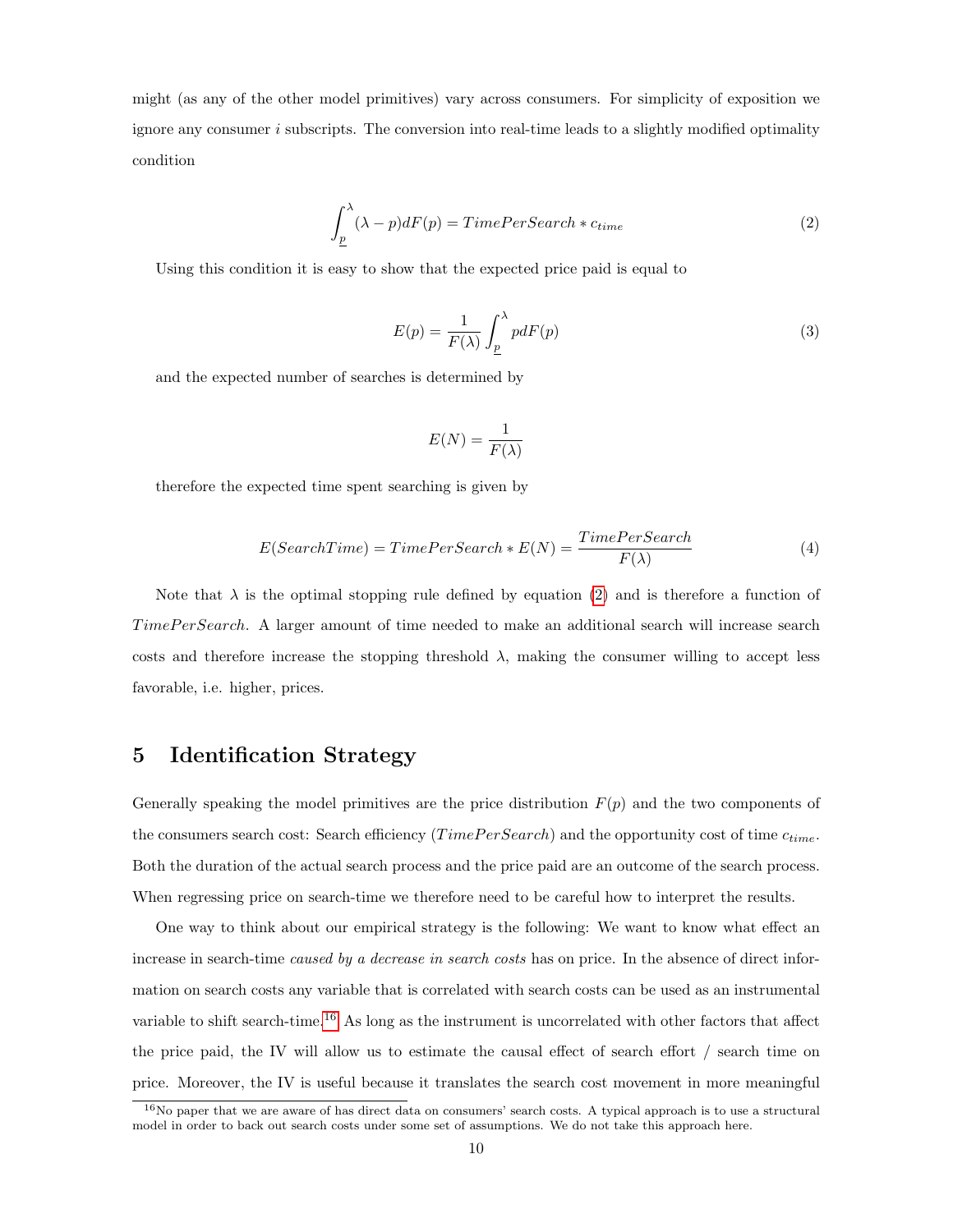units: dollars saved per unit of time spent searching. Note that if search costs were the only driver of variation in search-time we could estimate the effect simply by OLS. However, as we will lay out below, there are various other factors which might affect both search time as well as price.

In our baseline specification we use the speed at which the consumer is walking before picking up the product as an instrument. As we have shown in Section [\(3.2\)](#page-6-0) speed is highly correlated with search-time both within and across trips. Our interpretation is that variation in search costs is driving both speed and search-time. For instance on a trip on which the consumer has a higher opportunity cost of time, he will both walk faster and spent less time searching for each product. In other words speed and search costs are correlated because they are both affected by a latent third variable: search costs. However, search-time is also influenced by other factors such as the prices the consumer samples during the search process. Speed is arguably not affected by these factors and can therefore serve as an instrument.

In the following sections we lay out evidence in support of our exclusion restriction in more detail. In particular, two prominent reasons that would introduce bias into an OLS regression are variation in category-level promotional activity over time as well as measurement error in search-time. We believe that the speed instrument does a good job in overcoming these issues. In robustness checks and extensions we consider further sources of bias such as heterogeneity in preferences over product characteristics (other than price) and incorrect price expectations.

#### 5.1 Category-level Price Variation over Time

Consumers form expectations knowing that prices vary both across products and over time. The latter dimension is particularly important in the grocery shopping context due to the presence of high frequency price movements. As was shown in Section [\(3\)](#page-4-0) price reductions due to promotions are very common in our data. Both dimensions are embodied in the price distribution governing the expectation process  $F(p)$ . On any given day t there exists a price distribution  $F_t(p)$  across products that is (in most cases) not known to the consumer<sup>[17](#page-0-0)</sup>, but that will influence the length of the search process as well as the expected price. Formally this situation corresponds to the threshold value of the stopping rule being determined by  $F(p)$  whereas the expected number of searches and the expected price are a function of  $F_t(p)^{18}$  $F_t(p)^{18}$  $F_t(p)^{18}$ 

<sup>&</sup>lt;sup>17</sup>It could be known to the consumer in some circumstances such as information about promotions being available through feature advertising. We will address this issue later. <sup>18</sup>Strictly speaking both  $E(SearchTime)$  and  $E(p)$  are also still a function of  $F(p)$  which determines the optimal

stopping threshold  $\lambda$ .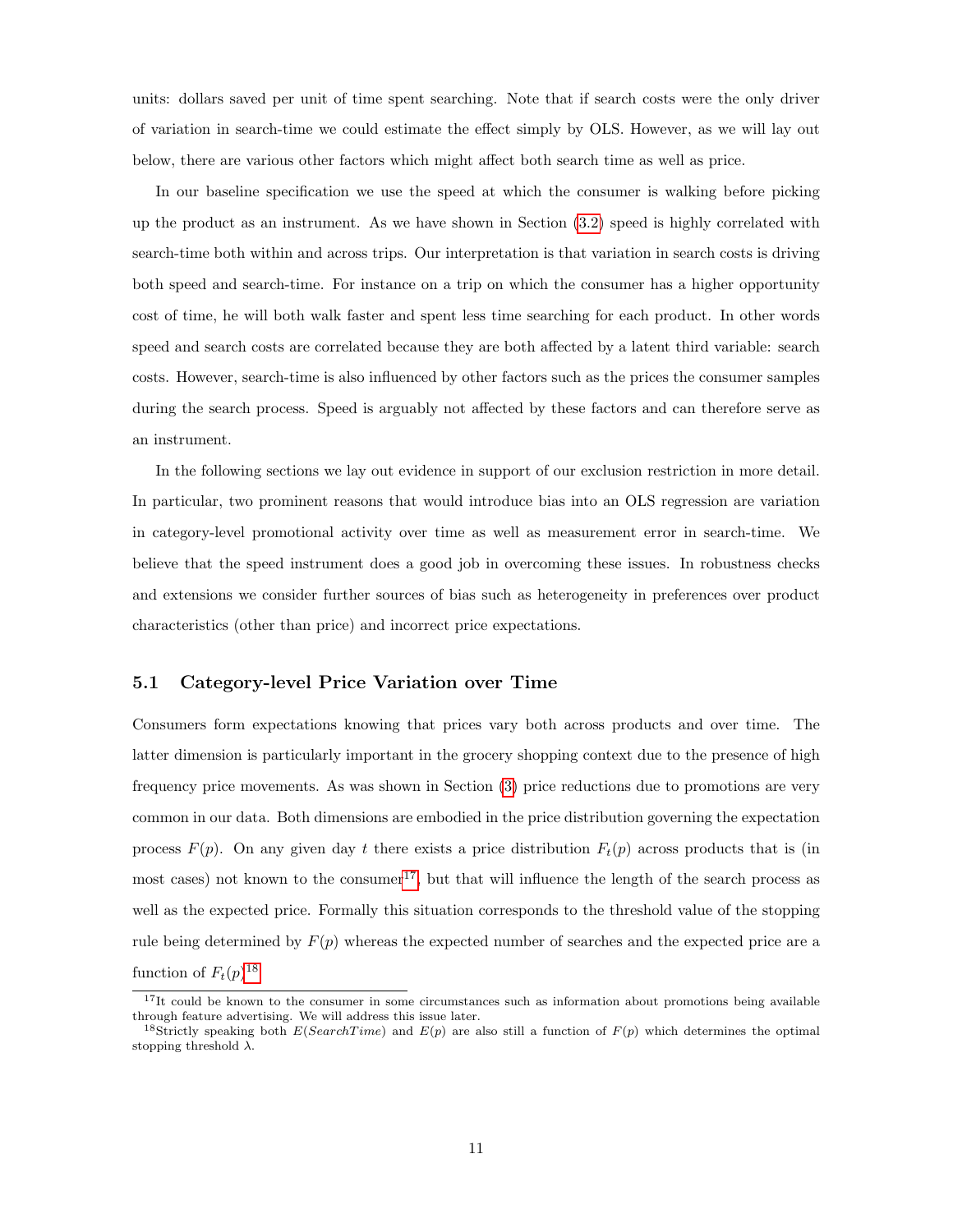$$
E(p) = \frac{1}{F_t(\lambda)} \int_{\underline{p}}^{\lambda} p dF_t(p)
$$

$$
E(N) = \frac{1}{F_t(\lambda)}
$$

Days with more promotional activity are characterized by a price CDF with more weight in the left part of the distribution. This leads to a lower expected number of searches as can be easily seen from the equation above. The impact on  $E(p)$  is in principle ambiguous and depends on how the mass of the probability density function moves with respect to the threshold. With our data we are able to directly test whether changes in  $F_t(p)$  have any impact on search-time. We do this by regressing time spent searching by consumer  $i$  in category  $c$  on day  $t$  on the number of products promoted within the category and a set of category as well as day fixed effects

$$
SearchTime_{ict} = \alpha * NumberPromotedProducts_{ct} + \xi_c + \delta_t + \varepsilon_{ict}
$$
\n
$$
(5)
$$

where  $\xi_c$  ( $\delta_t$ ) denotes the category (day) fixed effect. The sequential search model would predict that within a category search spells should be shorter on days with more promotional activity. In the regression above this would correspond to a negative coefficient  $\alpha$ . Note that controlling for category fixed effects is particularly important here as promotional activity and search might vary across categories for a host of other reasons.

Table [\(3\)](#page-30-0) shows that we indeed find a negative and significant coefficient, confirming the prediction of the search model. The regression also provides some first evidence that our search metric, despite measurement issues, varies in an intuitively plausible way.<sup>[19](#page-0-0)</sup> In column  $(1)$  we run the specification presented above, whereas in column  $(2)$  we also include a set of trip fixed effects.<sup>[20](#page-0-0)</sup> This controls for variation in search-time across consumers and has little effect on the results. Note that although statistically significant, the magnitude of the effect is fairly modest. An additional product being promoted lowers search-time by 0.026 second. On average we see a difference of 5 promoted item between the most and least active weeks in terms of promotions across category. This corresponds roughly to 1 percent of the standard deviation in search-time. There is however considerable heterogeneity across categories in terms of promotional variation with a difference of 44 promoted items at the top end.

As mentioned above, the impact of variation in the category-specific price distributions over time on

<sup>19</sup>Note that we are less concerned with measurement error in search-time in this regression as search is used as the dependent variable. Later search-time will appear as an explanatory variable and measurement error will play a more important role.

 $^{20}$ As shopping trips never span multiple days, the day fixed effects drop out of this (more conservative) specification.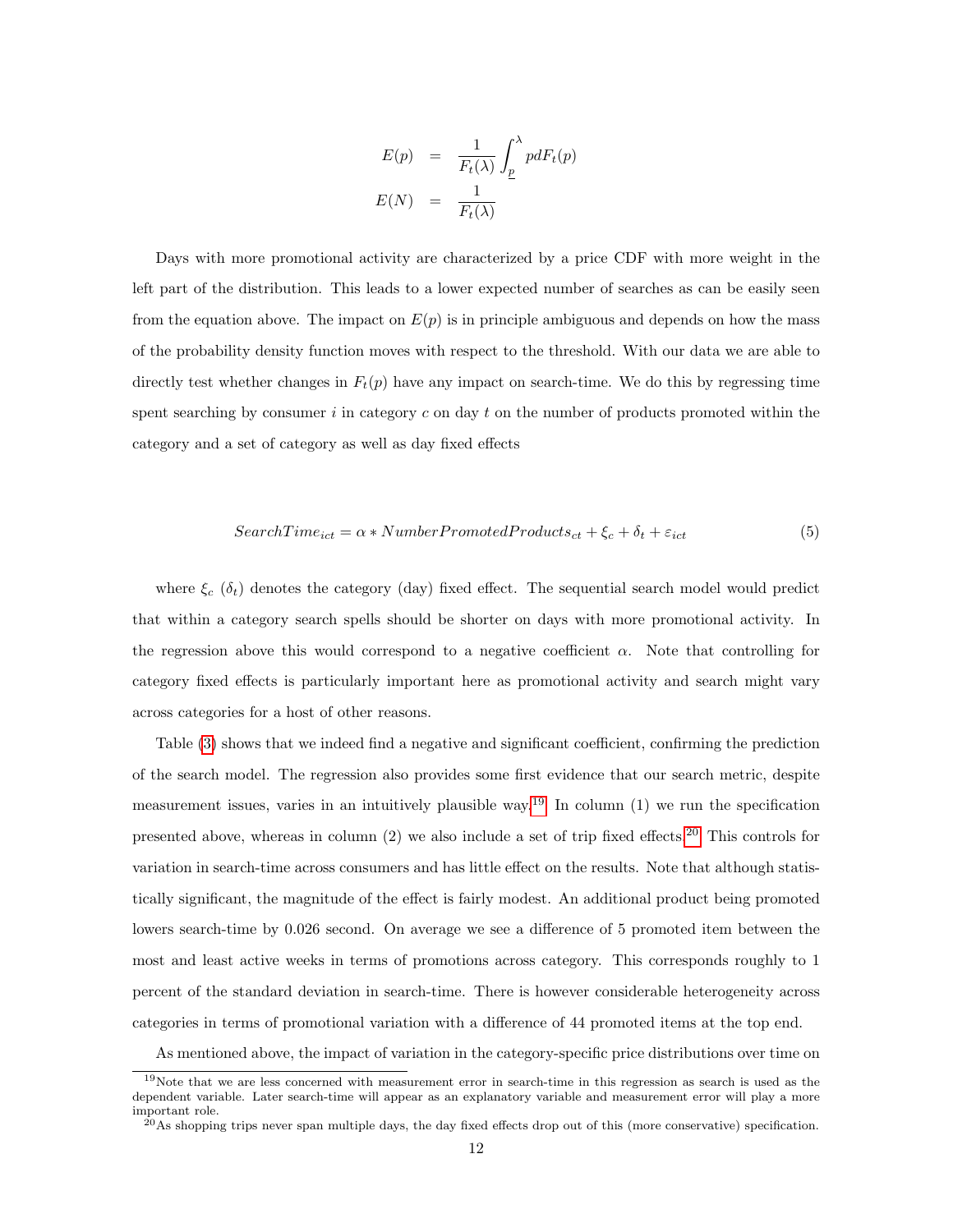$E(p)$  is ambiguous. Irrespective of the sign of the effect this variation potentially leads to a correlation of search-time and price which is unrelated to the consumer's search cost as a driver of the extent of search activity. An OLS regression will therefore not allow us to estimate the causal effect of search activity on price paid. In order to deal with the endogeneity problem we need an instrument that shifts search-time by affecting search costs but that is unrelated to the extent of category-level promotional activity at any given point in time. Speed does qualify as an instrument as long consumers do not have any price information before arriving at the shelf, which is the assumption we worked under in the scenario described above. If consumers have information about pricing before they arrive at the shelf, from promotional flyers and/or in-store displays, this might influence their expectation and potentially violates the exclusion restriction. However, even in this case, the IV is only invalid in the case where consumers adjust their walking speed to the price information, by hurrying to the shelf with the promoted product for instance. We don't think that this scenario is very likely but it is hard to rule out entirely. We deal with this issue in greater detail in the robustness check section later in the paper.

#### 5.2 Measurement Error

In our data we are able to measure time spent in the vicinity of the product category, which presumably is a noisy measure of actual category-level search activity. In particular, measurement error in searchtime might arise for a variety of reasons: the consumer might be looking at other categories nearby, leave his kart behind or simply spend part of the time not engaging in search related activity. In other words we are less thinking about the type of measurement error that arises simply from imperfections in the data recording process. Instead, here search-time as recorded in the data can be seen as a proxy for actual search effort. As usual, the presence of this measurement error will lead to attenuation bias in a OLS regression setup. Given the nature of our data this issue could potentially be quite severe.

As long as we think of measurement error as arising from purely random occurrences such as the consumer being distracted by other product displays at the time of search, using speed as an instrument will alleviate the problem. Potentially the issue is more complicated in our context as things that slow the consumer down during his search process might also affect his speed leading up to the search incidence. This could occur for instance if the consumer slows down because he is attention is grabbed by a display in a particular aisle. This might impact his behavior over a longer time window during the trip. In particular he might walk more slowly as well as spent more time near the product due to the distraction created by the nearby display. In other words the same measurement error might also affect the instrumental variable. In order to alleviate concerns we use different time-windows in order to compute speed in a set of robustness checks. Further, as it is unclear exactly how to define the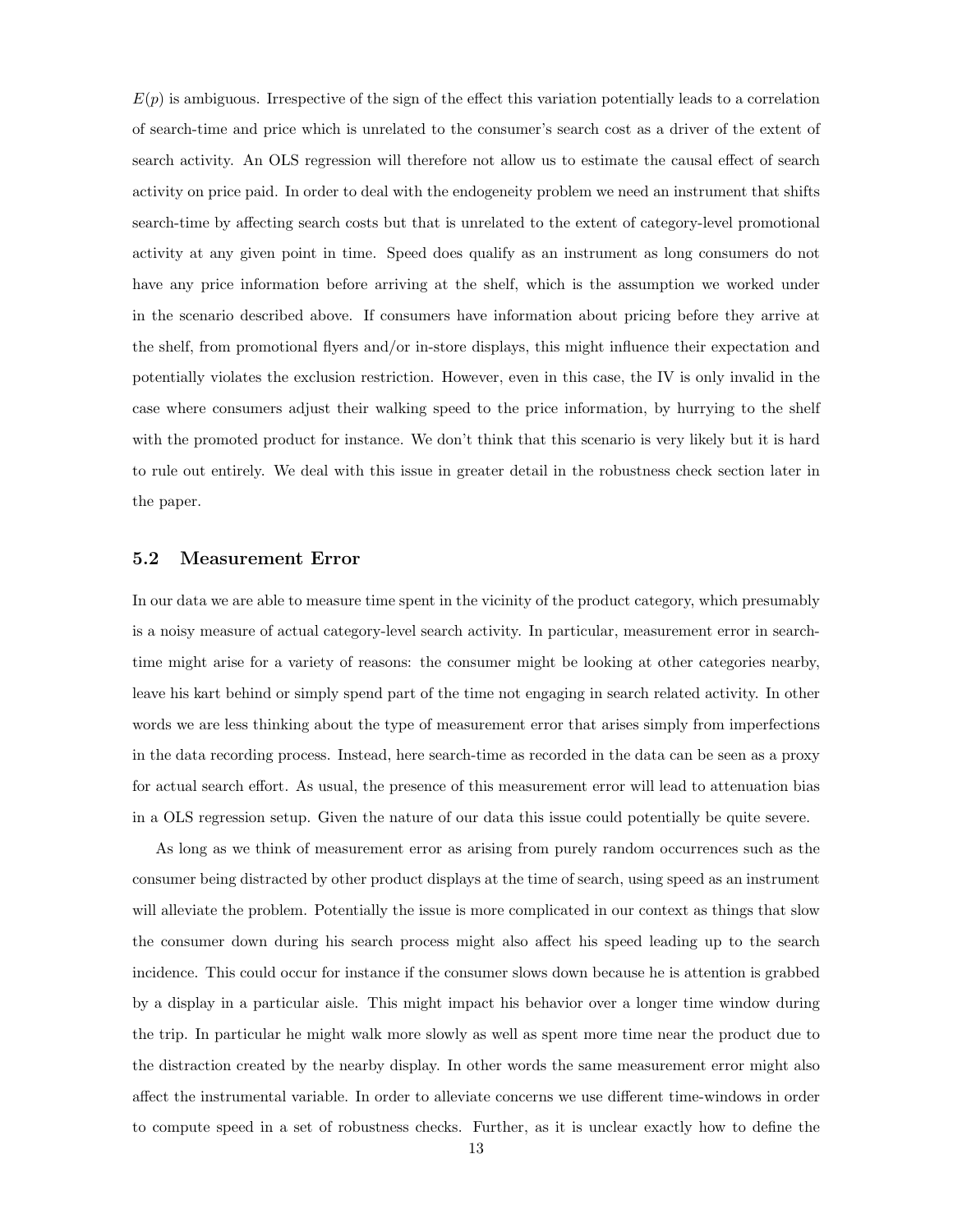time window in order to avoid this issue, we run a robustness check in which only trip-level variation in speed is used as an instrument. At this level any measurement error that affected individual item pick-ups will be averaged out.

#### 5.3 Chance and Search Spell Duration

There is a another issue, specific to our context, that might cause attenuation bias in a similar way as measurement error. A sequential searcher can be more or less lucky in how quickly he comes across a price draw which lies below his stopping threshold. However, the expected price conditional on having already searched a certain number of times remains unchanged. In other words whether the consumer searched only once or 10-times, conditional on not having stopped yet the expected price is always equal to the unconditional price expectation at the beginning of the search process:

$$
E(p|p_1 > \lambda, .. p_k > \lambda) = E(p) = \frac{1}{F(\lambda)} \int_p^{\lambda} p dF(p)
$$

where  $p$  denotes the price of the actually purchased product,  $p_1$  to  $p_k$  denote the price draws for the k options searched so far (without having stopped). The intuition for this result can be easily obtained from the basic dynamic optimization problem in equation [\(1\)](#page-8-1). As long as prices above the threshold are drawn the consumer always finds himself back in the same situation with an unchanged value function when making the decision to continue searching.

To fix ideas, assume that there is a set of consumer with identical search costs (in terms of both  $c_{time}$  and  $TimePerSearch$ ) and therefore identical threshold value  $\lambda$ . The duration of their respective search spells will in general be different and this difference depends entirely on the sequence of price draws they receive. Furthermore consumers with longer spells will not pay different prices on average because the expected price conditional on the number of unsuccessful searches is the same as the unconditional expected price. We therefore have variation in the duration of search spells which is uncorrelated with price.

Remember that we want to find the effect of search-time on price caused by a change in search costs. In other words we want to know how much less a consumer pays who searches more on average because he is pickier. We therefore want to get rid of the variation in search duration which is caused by similarly picky consumer being more or less lucky with their price draws. In a similar vein as measurement error the chance-induced variation in search spell duration would lead to an underestimated effect of searchtime on price. It seems safe to assume that the speed instrument is not correlated with chance during the search process and the IV should therefore deal with this issue.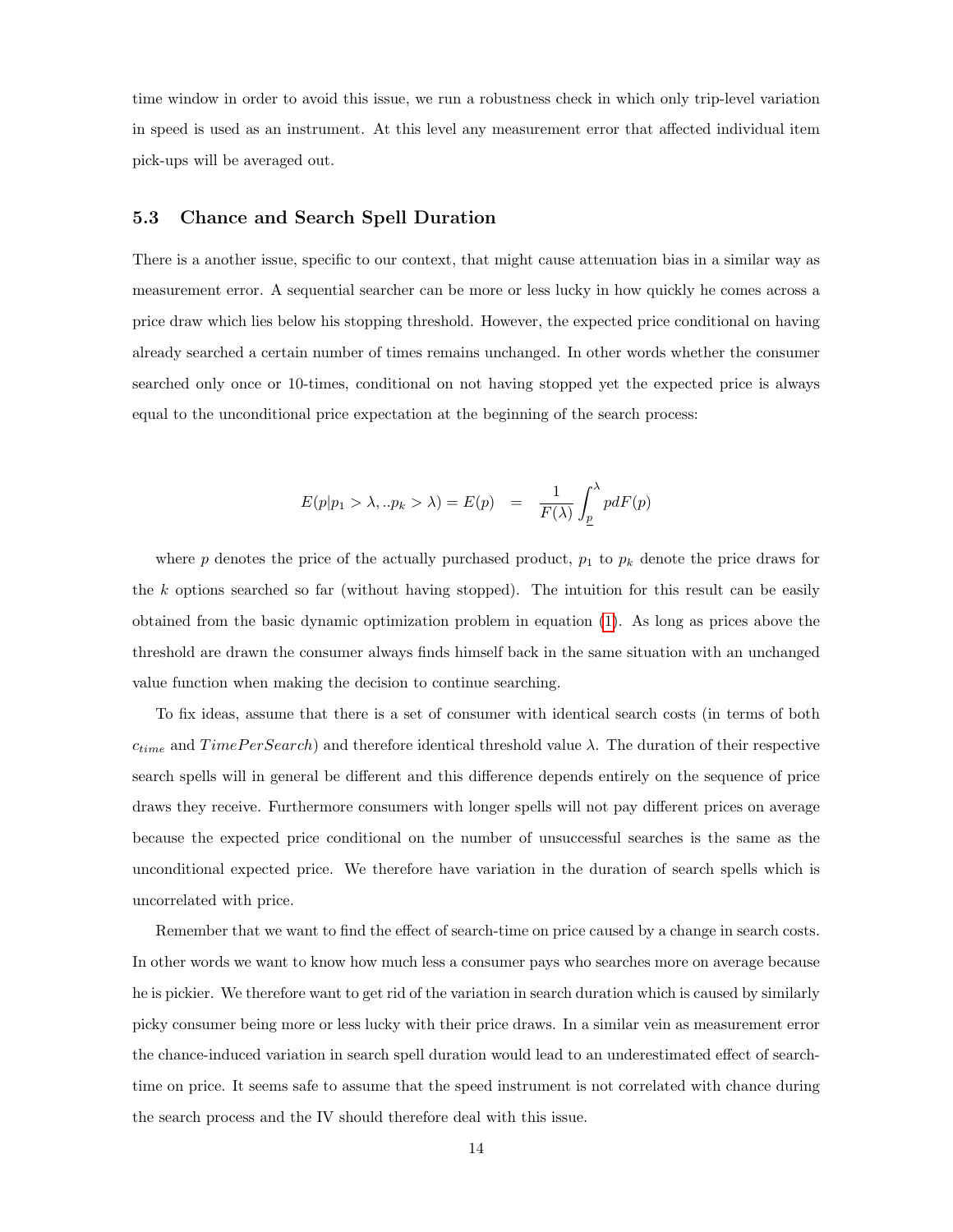## <span id="page-14-0"></span>6 Main Results

In order to analyze the impact of search time on the price paid within a category we run the following regression

$$
p_{ijt} = \beta * SearchTime_{ijt} + \zeta_c + \varepsilon_{ijt}
$$
\n
$$
\tag{6}
$$

Where  $p_{ijt}$  denotes the price consumer i pays for product j which he purchased on day t.  $\zeta_c$  denotes a category fixed effect, the subscript c denotes the category which product j belongs to.  $\varepsilon_{ijt}$  denotes the error term. A full set of category fixed effects is used across all our specifications as we want know whether *within* a given category longer search leads to a consumer picking a lower priced product. We cluster standard errors at the customer-level to allow for an arbitrary within-customer correlation of the error terms. Results are reported in Table [\(4\)](#page-31-0)

We start by running the above regression by OLS. Doing so find a negative and significant effect of search time on price. The coefficient is equal to -0.0053, in other words an additional second of search time leads to a half a cent lower price. An additional minute spent searching would therefore lower the price paid by about 30 cents. However, as described in the previous section, the coefficient on search-time might be biased for various reasons. In order to deal with the potential bias we implement an IV-strategy using the consumer's walking prior to reaching the product as an instrument. We outlined in the previous section why speed should deal with both the endogeneity of search-time as well as measurement error.

As reported before in Section [\(3.2\)](#page-6-0), the first stage regression of search time on speed reported in column (2) is highly significant with an F-stat of 1193. Column (3) reports the coefficient of the effect of our (instrumented) measure of search time on price. We find a negative and significant effect of - 0.0234 which is over 4-times larger than the OLS estimate of -0.0053 showing that the issues described above had a substantial impact on the magnitude of the OLS coefficient. Quantitatively the point estimate of the IV corresponds to about a \$1.4 drop in price for an additional minute searched. We will return to an interpretation of the effect magnitude later, after probing the robustness of our result with a set of sensitivity checks.

## <span id="page-14-1"></span>7 Robustness checks

We use the sequential search model in order to systematically run through a battery of robustness checks. Despite the fact that we do not structurally estimate the search model, it nevertheless provides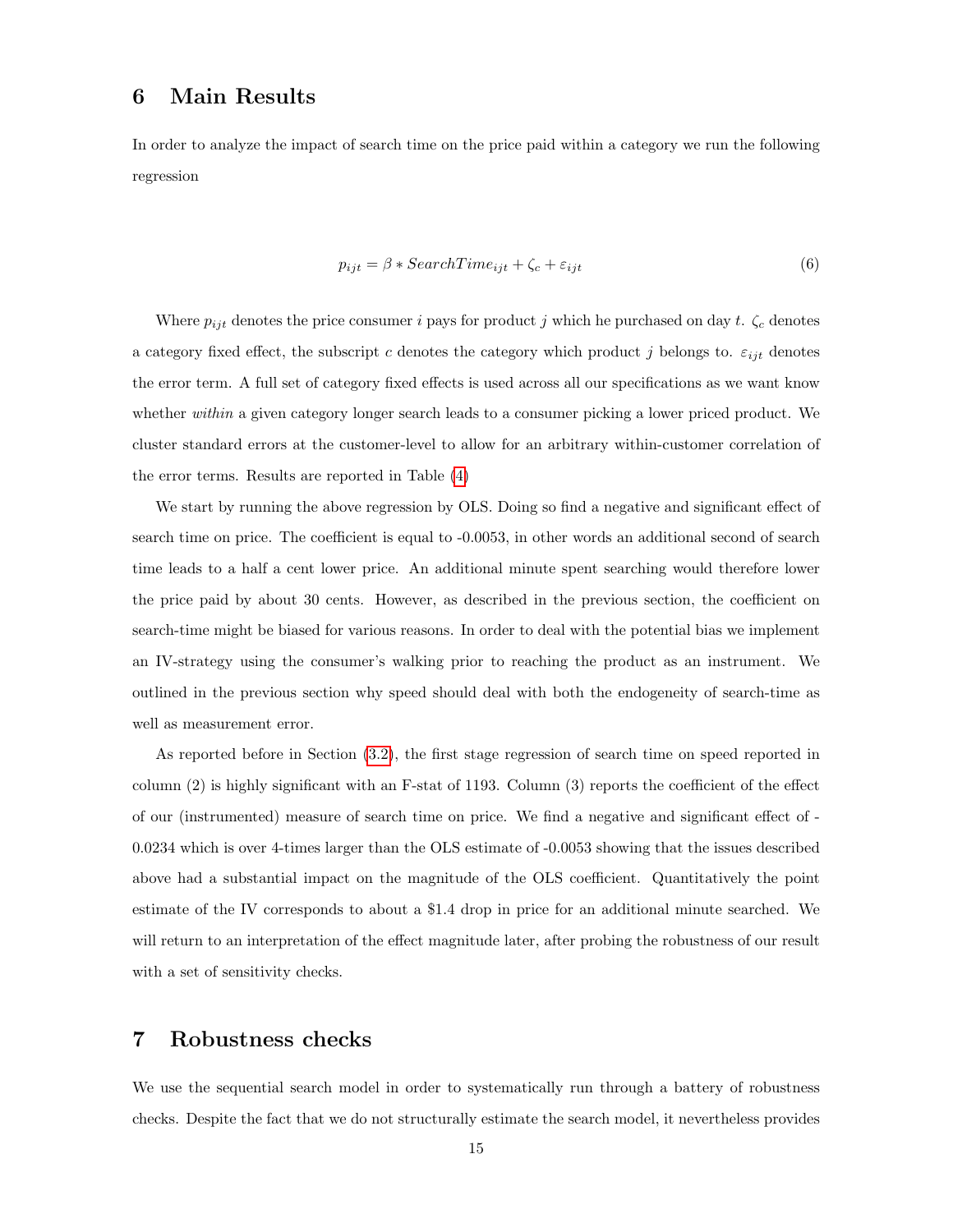a natural starting point to guide the sensitivity analysis. In particular we consider in turn how variation in each of the model primitives influences search-time and price paid as well as how it relates to the consumer's walking speed, our instrument. The search model is quite parsimonious, therefore the set of model primitives we have to consider is small and comprises the price distribution  $F_p$  and search efficiency ( $TimePerSearch$ ). We further investigate several extensions of the simple model: (1) a model where consumers have preferences over non-price characteristics and therefore search not only for a lower price, (2) deviations from rational expectations which influence the consumer's perceived benefit from searching and (3) the scenario where consumer have information about prices before arriving at the product location in the store. Finally, we also provide a more in-depth discussion of issues related to measurement error in search-time.

#### 7.1 Search over other product attributes

One threat to the validity of our estimation lies in the fact that consumers are likely to not only consider price but rather search over a whole set of product characteristics. As products in most categories are quite differentiated and consumer presumably have heterogeneous tastes over product attributes it is natural to ask how this interferes with our analysis. In the search model this would be captured by the product valuation term  $v$  becoming consumer-product-specific

$$
EV = -c + \int_{\lambda}^{\overline{u}} (u_{ij}) dG(u) + G(\lambda) EV
$$

where  $u_{ij} = (v_{ij} - \alpha_i p)$  denotes utility which is a function of both price and brand preferences.  $\alpha_i$  denotes the individual-specific price coefficient and  $v_{ij}$  represent the consumer specific valuation of product j.  $G(u)$  is the cumulative density function that describes the distribution of utilities across products.[21](#page-0-0) In this framework consumers will find higher utility products as they search longer. A higher utility could be achieved either by a lower price or by finding a product which is preferable along other product dimensions, i.e. that has a higher realization of  $v_{ij}$ .

First note that the presence of preferences over other product characteristics does not per se invalidate our analysis. Consider for instance the situation where consumers have preferences over brand characteristics beside price and brand preferences are randomly distributed across consumers. The higher the weight on non-price characteristics the lower will be the effect of search-time on price, however it does not introduce bias into our analysis. If instead product tastes are not randomly distributed, this could potentially pose a problem, in particular if product preferences are correlated with search

 $21$ Note that the threshold now denotes the *minimum* utility level at which the consumer will stop searching. In the price search model the threshold denoted the maximum price at which to stop.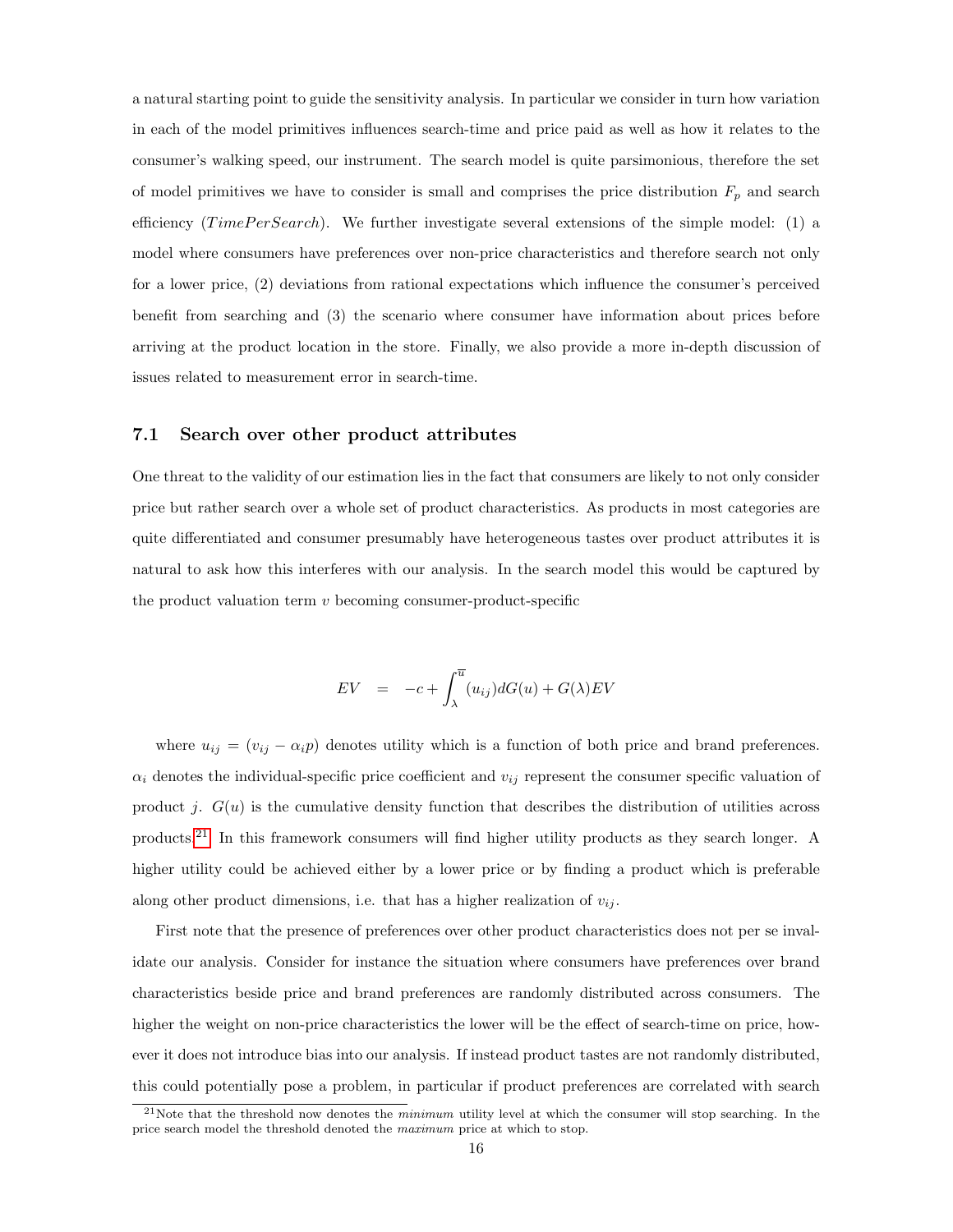costs across consumers. For instance one could imagine that lower income consumers have a stronger preference for lower prices relative to quality and also have lower search costs. These consumers would be searching longer and also pay lower prices due to their preferences. This would lead to an upward bias (in absolute terms) in the effect of search-time on price.

We tackle this issue in two ways. First, we run a robustness check which controls for individual- and trip=specific differences in search and purchase behavior by including a set of trip fixed effects. This sensitivity check leverages the fact that there is substantial variation in both speed and search-time over the course of a consumer's shopping trip (see Section [\(3\)](#page-4-0)). In this way we are only identifying the effect of search from within trip variation across categories. In other words, we identify our main coefficient of interest from consumers paying lower than average prices in categories in which they search more relative to their average search-time across categories on the particular trip. Note that this approach is more conservative than using consumer fixed effects. However, because most consumers do not appear multiple times in the path-data, the two approaches are very similar. The results from this regression are reported in Column (2) of Table [\(5\)](#page-32-0). We replicate our baseline specification without fixed effects in Column (1) for easier reference. The effect of search-time on price when including trip fixed effects is -0.0188 (standard error of 0.0081), which is similar to the results of our baseline specification.<sup>[22](#page-0-0)</sup>

Note that the robustness check deals with preference heterogeneity only as long as a consumer's tastes for quality relative to price is common across categories. If instead consumers have a strong preference for quality over price only in some categories, but not in others then consumer fixed effects do not fully address the issue. However, even if preferences were category specific in the way just described, this would only be an issue if search-costs were also category specific in a way that would create a spurious correlation. I.e. categories in which consumers have stronger preferences over quality would have to be categories for which search costs are higher in order to overestimate the effect. We see no reason why search costs would in general be category-specific, however it could be the case that consumers are more likely to buy certain categories towards the beginning, end or middle of their trip. As search-time varies in an inverted-U shape over the course of the trip the choice of purchase sequence (based on preferences) might lead to a correlation of search costs and preferences and introduce bias. We do not see a particular reason to believe that such dynamics are likely to arise, but cannot rule it out at this point. We later show that results are very similar when using a specification which only uses across trip variation in search-time. Any within-trip dynamics could not possibly contaminate the results in this alternative specification.<sup>[23](#page-0-0)</sup>

<sup>&</sup>lt;sup>22</sup>Note that the number of observations for both robustness checks vary slightly relative to the baseline IV regression. Is this due to the fact that we have some trips in our sample for which only one item pickup is recorded. Once trip fixed effects are included, those trips do not provide any additional information which leads to a drop in the number of observations. We re-estimated the baseline model using without the single-item trips (not reported) and find that the change in the sample size does not affect our results.

<sup>&</sup>lt;sup>23</sup>We are not however not able to control for consumer fixed effect in the across-trip regression, which is a downside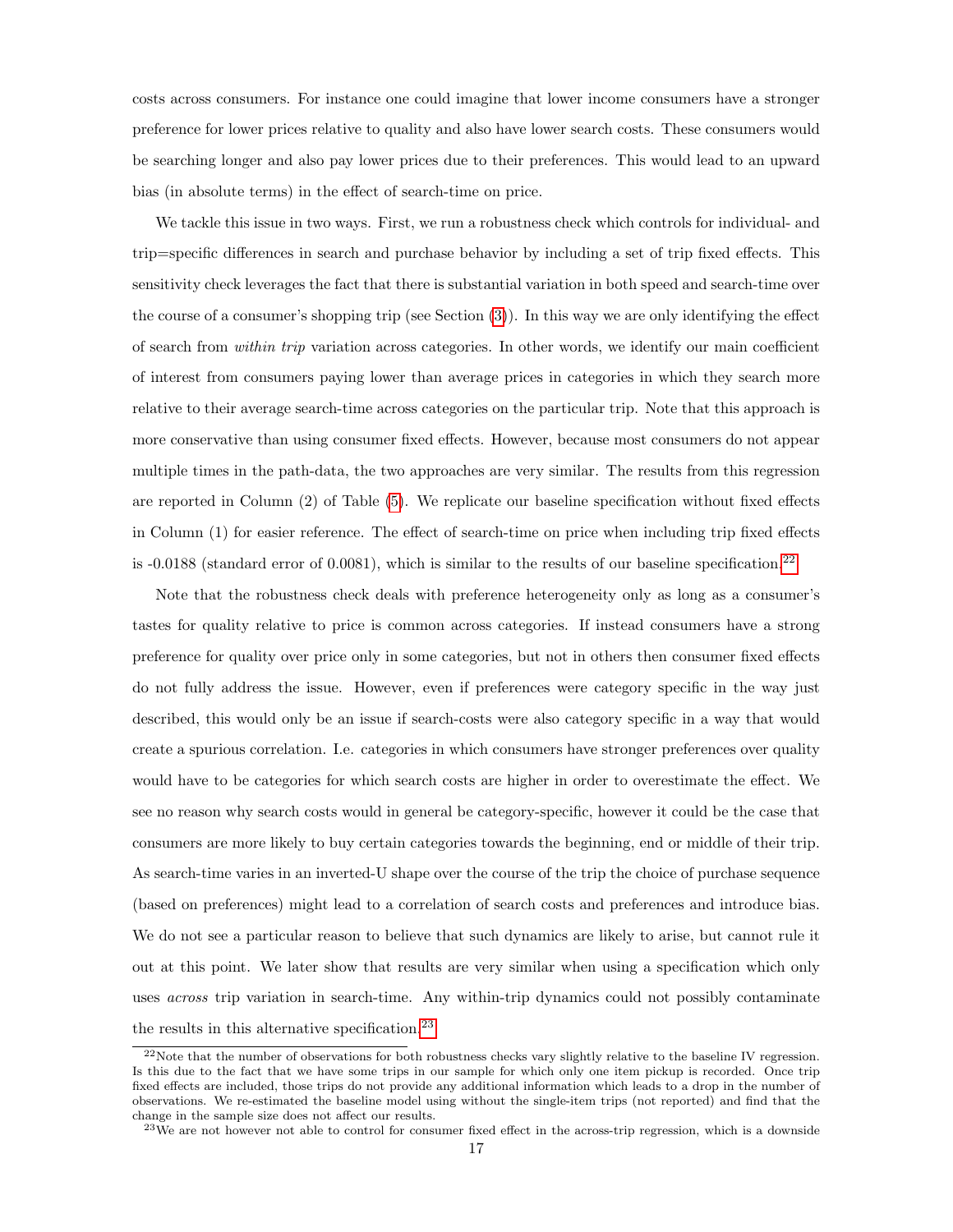Second, we re-run our main specification, but change the dependent variable: Instead of price paid we use an indicator variable that is equal to one if the consumer picked a product that was on promotion. Column (3) reports the effect of search time on the promotion dummy variable estimated with an ordinary least squares regression. Note that the number of observations is smaller as we need to observe regular purchases of a particular product in order define when it went on promotion. This is only possibly if the product is purchased relative frequently. In the appendix we provide more details on how the promotional dummy is constructed. The coefficient is positive, but not significantly different from zero. Column (4) reports the coefficient of speed on search time. As before, the instrument is strongly correlated with search-time with an F-stat of 529. The results slightly differs from our baseline first stage only due to the difference in the number of observations used.<sup>[24](#page-0-0)</sup> In the second stage the magnitude of the coefficient on search-time is 0.0044, i.e. an additional minute spent searching increases the likelihood of finding a promotion by 26 percentage points  $(0.0040 * 60 \approx 0.26)$ . As in our baseline case, we find a much larger effect when instrumenting search time relative to the OLS case.[25](#page-0-0)

Using only time variation in product-specific prices due to promotions does mitigate some of the concerns raised above. In particular, if quality differences are only reflected in different baseline prices, then this approach deals with concerns arising from preferences over quality relative to prices. The specification using a promotional dummy shows that our effect is not estimated purely from consumers with longer search spells buying products with lower base prices which are presumably of lower quality. Instead it is the case that longer search spells make it more likely for a consumer to buy a promoted product.[26](#page-0-0)

## 7.2 Measurement Error and Alternative Instruments

In our data we are able to measure how much time the consumer spends in the vicinity of a product he purchased before picking it up from the shelf. This is however only a proxy for "true" search-time as the consumer might of course spent only part of his time in the product's vicinity on search. Some of the time might be spent looking at other products or simply not engaging in any search related activity at all. The assumption for our identification strategy to work is that whatever factor affects our search-time proxy is of a very immediate nature and therefore only affects search-time, but not the

of that sensitivity check.

 $24$ We replicated Table [\(4\)](#page-31-0) using only the observations for which the promotion dummy is defined and find results that are not significantly different from the ones using the full sample. This reassures as that issues of sample selection are unlikely to contaminate the analysis in columns  $(4) - (6)$ 

 $25$ The specification is also robust to including a full set of customer fixed effects. When doing so we obtain a coefficient (standard error) of 0.0044 (0.0017).

<sup>&</sup>lt;sup>26</sup>It could of course be the case that lower quality products go on promotion more often and that is the reason why we find consumers with longer search spells purchasing on promotion more often. In our data we find no relationship between price and promotional frequency. To test this we regress fraction of days on promotion on the baseline price and a set of category dummies. The regression is run at the product-level for the set of 5372 UPCs for which we are able to define the promotion dummy. The coefficient on the baseline price is insignificant (and very small) with a coefficient (standard error) of 0.0020 (0.0019).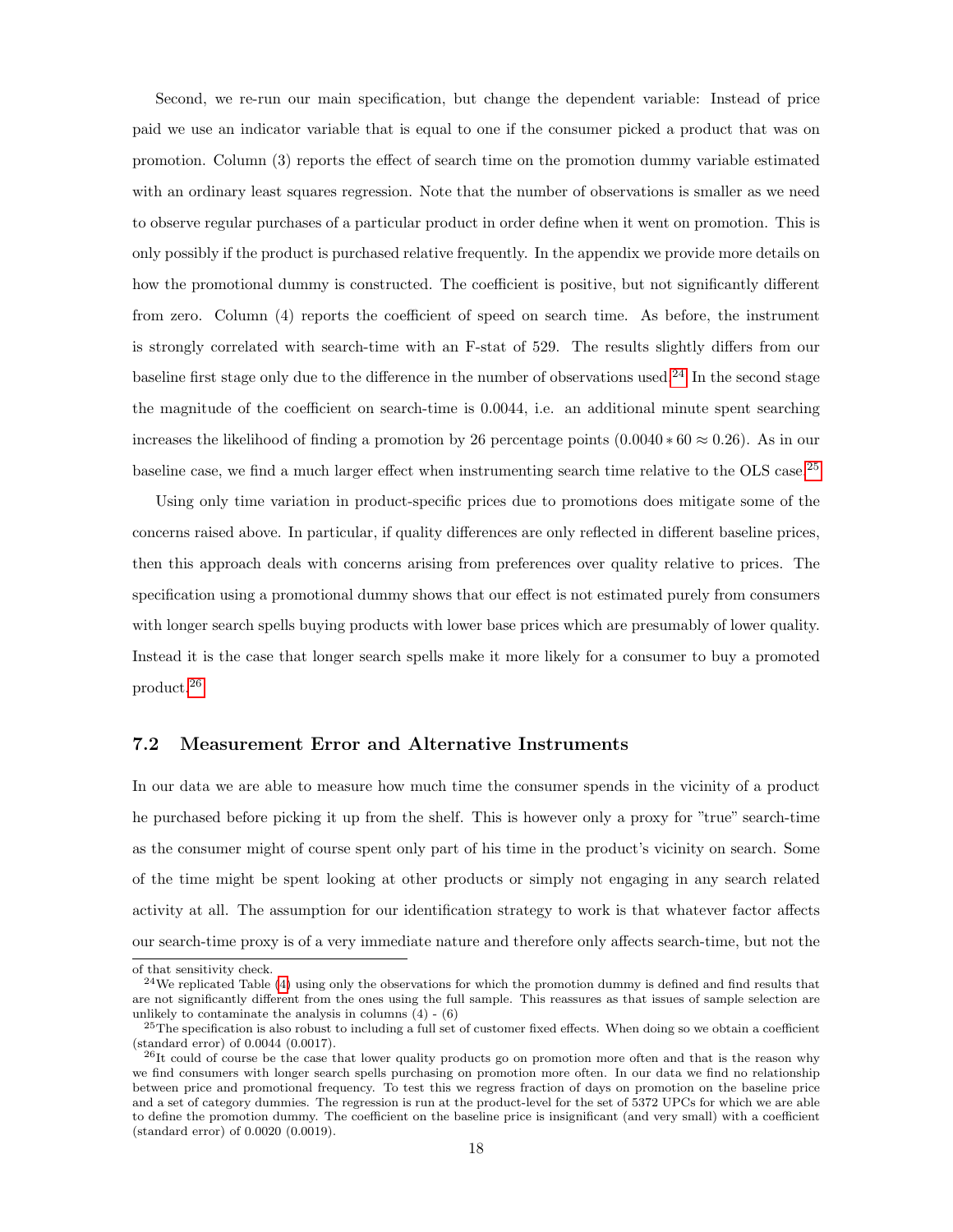consumers shopping behavior prior to arriving at the category. If this is true than speed leading up the pick-up is correlated with "true" search-time because both reflect variation in the consumer's search costs. On the other hand, speed would in this case not be correlated with time spent on non-search related activity that we capture as part of our proxy variable.

In our context it is conceivable that some part of the measurement error in search-time is correlated with speed leading up to the pick-up. This could occur for instance if the consumer slows down because his attention is grabbed by a large display in a particular aisle. This might impact his behavior over a longer time window during the trip. In particular he might walk more slowly as well as spent more time near the product due to the distraction created by the nearby display. Although we do not think that such a scenario is very likely to occur, we do run a set of robustness checks to further explore the issue. Specifically, we re-run our baseline estimation with a slightly different instrument: we use speed lagged by 10 second, i.e. speed from 70 second up to 10 seconds before the pick-up. In this way we are allowing measurement error to affect speed directly before the pick-up as we are cutting out the part of the consumer's trip that is closest to the actual pick-up. We repeat the same exercise for longer lags of 20 and 30 seconds as well. The results are reported in Columns (2) to (4) of Table [\(6\)](#page-33-0). In comparison to our baseline case, reported in the first column of the same table, the effect is similar. When increasing the lag, the coefficient on search-time increase. This is consistent with the idea that the lags are able to get rid of issues of measurement error. However, none of the coefficients using the lagged instruments is significantly different from our baseline. We also loose some precision when employing lagged variables due to the fact that the instrument is slightly weaker the more seconds we exclude. This is unsurprising as speed directly before the pick-up presumably has the highest correlation with pick-up time.

Second, we implement an IV-regression that uses only trip-level variation for identification and constitutes probably the most conservative way to deal with the type of measurement error present in our data. We try to explicitly capture the idea that longer trips with more purchases tend to be trips on which the consumer is less in rush, i.e. has lower search costs. He therefore walks more slowly and search-spells are longer as we have shown in the descriptive statistics earlier. In order to use this variation we simply use average speed at the trip-level as an instrument, rather than speed immediately prior to the pick-up. The type of measurement error that is most likely to occur is relatively localized likely to affect only a small part of the trip. We therefore think that most likely measurement error from individual instances during the trip is averaged out at the trip-level. Even if there is measurement error at the trip-level, we see little reason why it would be correlated with average speed over the whole duration of the trip. The results from this regression are reported in the last column of Table [\(6\)](#page-33-0). Our instrument is somewhat weaker as we are not using within-trip variation, but still strong in absolute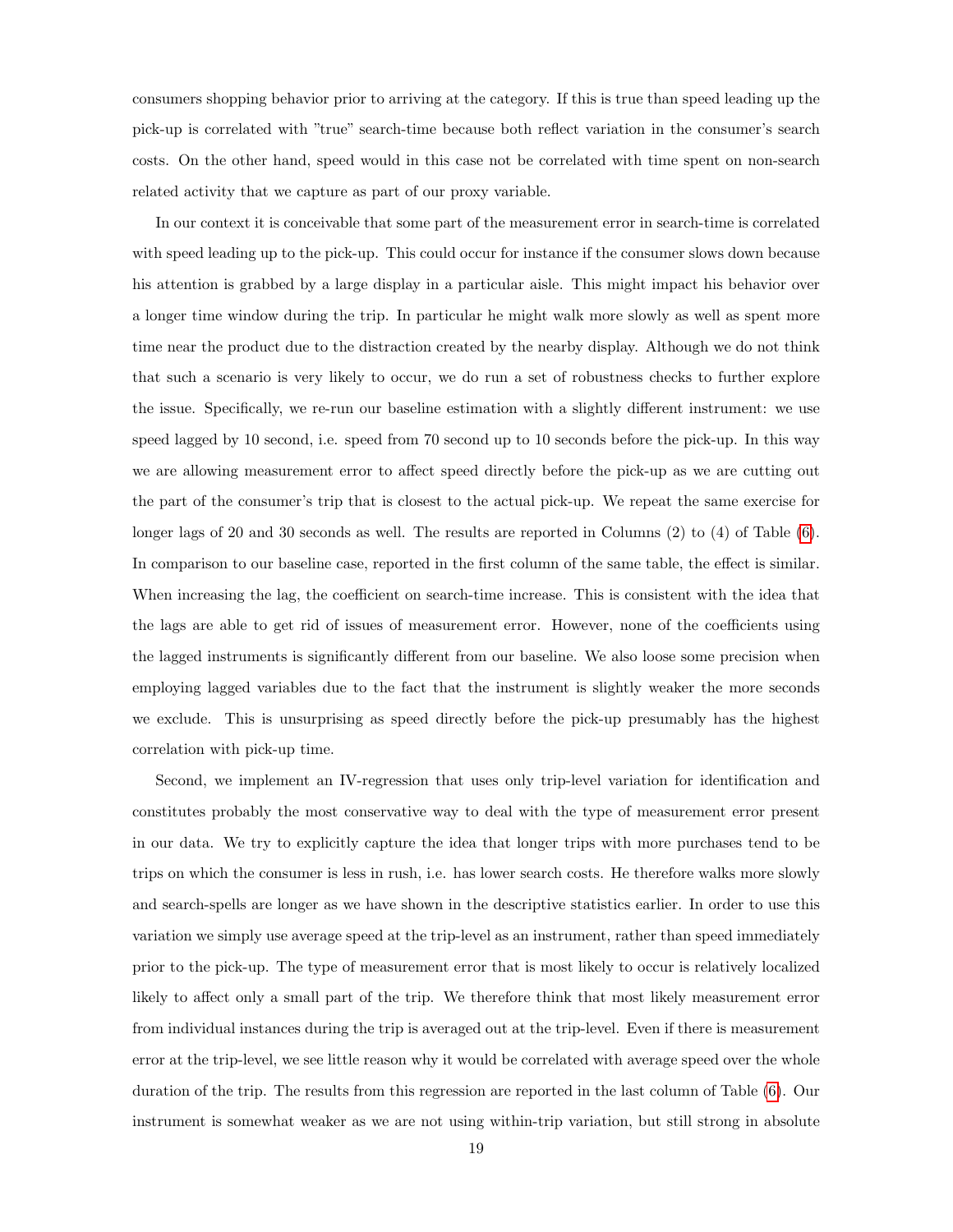terms with an F-stat of 536. Our second stage coefficient on search-time is significant and of similar magnitude as our baseline specification: The point estimate is equal to -0.0221 with a standard error of 0.0124.

## 7.3 Price Distribution and Expectations

A model primitive that has a key influence on search behavior is the price distribution  $F(p)$ . We already discussed endogeneity concerns which arise from the fact that category-specific price distributions vary over time due to the fact that different products go on promotion at different points in time. We now turn to two more issues related to the price distribution. First, we consider the effect of consumers having biased expectations about the price distribution. Second, we investigate the consequences of consumers having information about daily prices, and in particular promotions, before engaging in search. The latter is likely to arise in our setting due to the presence of feature advertising and in-store displays which provide price information to the consumer before he arrives at the shelf and starts searching.

#### 7.3.1 Incorrect Consumer Expectations

A dimension in which consumers' behavior might differ from the stylized model is in the way they form expectations about prices. As in any search model, expectations play a crucial role because they determine the marginal benefit of searching and therefore the optimal amount of search activity.<sup>[27](#page-0-0)</sup> In our search model a deviation from rational expectations can be captured by the fact that the optimal stopping rule would be based on an incorrect price distribution. In other words the optimal price threshold  $\lambda$  would solve

$$
\int_{\underline{p}}^{\lambda} (\lambda - p) d\widetilde{F}(p) = c_{search} \tag{7}
$$

where  $\widetilde{F}(p)$  represent the price distribution used to form expectations. In the case of non-rational expectation  $\tilde{F}(p)$  will be different from the actual price distribution  $F(p)$ . Note, that when the consumer engages in search, prices are still drawn from the true price distribution  $F(p)$ , however the stopping threshold might differ from the one of a rational consumer.  $\widetilde{F}(p)$  therefore only affects search-time and price via its impact on  $\lambda$ :

 $^{27}$ In virtually all structural models of search, consumers are assumed to know the the true price distribution. Indeed, imposing the expectation process is usually necessary for identification in any dynamic model, including models of search.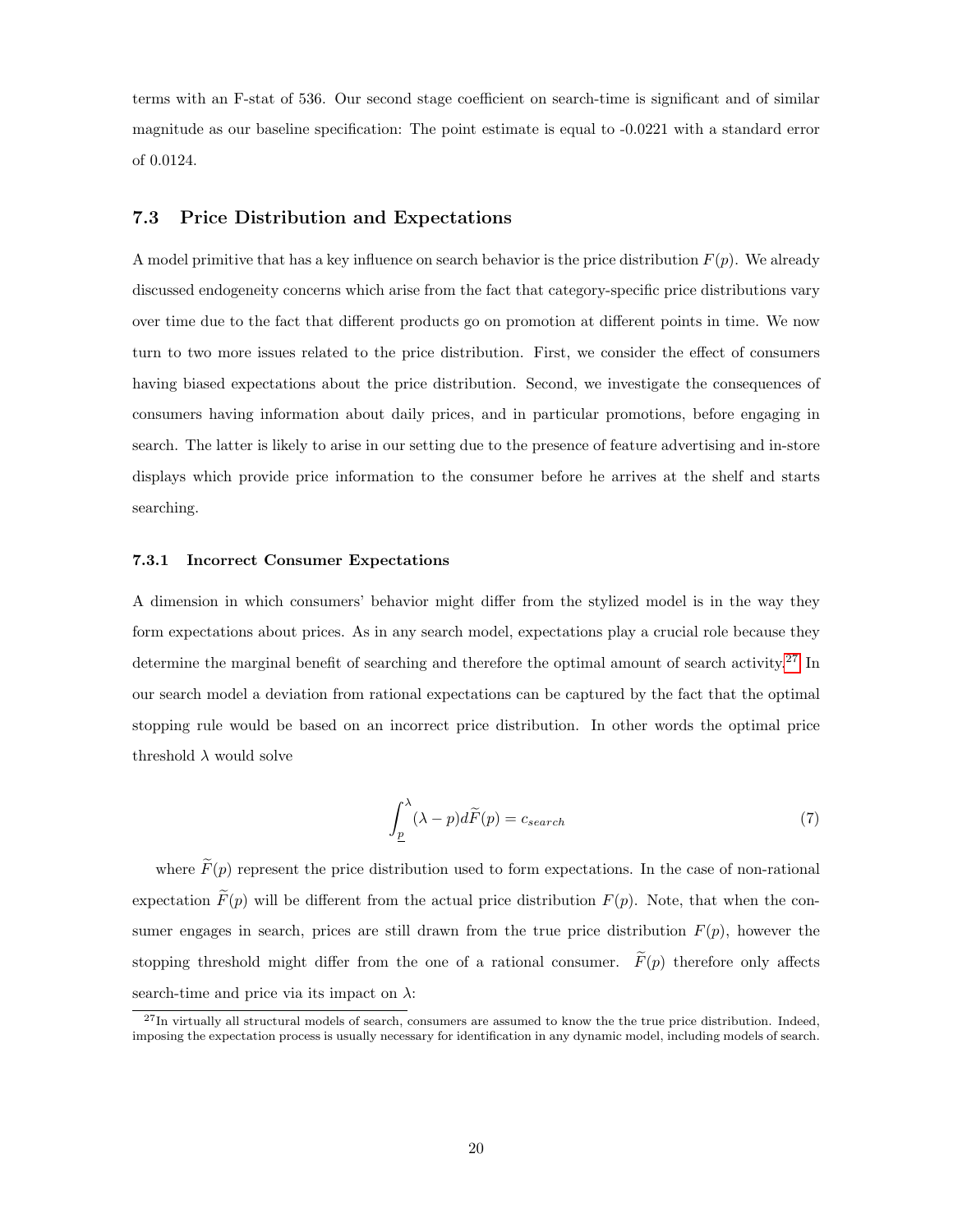$$
E(p) = \frac{1}{F(\lambda(\widetilde{F}(p)))} \int_{\underline{p}}^{\lambda(\widetilde{F}(p))} p dF(p)
$$

$$
E(N) = \frac{1}{F(\lambda(\widetilde{F}(p)))}
$$

It is easy to see that more pessimistic expectations will lead to shorter search spells as well as a higher expected price paid. The negative correlation between search-time and price that our estimation captures could therefore be in part due to heterogeneity in expectations across consumers. However, this is actually "good" variation in the data rather than a confound that might interfere with a causal interpretation of our estimates. To see this, note that expectations only influence search-time and price paid through their influence on the stopping threshold  $\lambda$ . Overly optimistic consumers do overestimate the marginal benefit from search and therefore search longer and pay a lower price on average. Moreover, it is always possible to mimic the behavior of an overly optimistic consumer with a rational consumer that has a lower opportunity cost of time, i.e. one could lower the marginal benefit but increase the marginal cost in order to keep the stopping threshold the unchanged. In other words it matters little to our estimation whether optimism or low search costs make the consumer less picky.<sup>[28](#page-0-0)</sup>

#### 7.3.2 Information obtained before searching

Prices at the daily level are likely to be, at least partially, observed by some set of consumers due to feature advertising and in-store displays. This affects behavior in two ways. Consumer with prior knowledge about daily prices will base their expectations on this information whereas other consumers form expectations based on the distribution of price over time and across products. This issue is very similar to the case of consumer having biased expectations. As discussed above, any type of variation in expectation formation does not cause any problems in terms of causal inference.

Apart from promotional activity having an impact on the set of prices being available and consumers' expectations, it could also affect the probability with which a particular price is drawn. This is an issue specific to our setup because all product prices are visually "accessible" on the shelf immediately. Promotions might therefore provide visual cues that draw the consumer's attention to the promoted product. This could happen either because the consumer knows about the promotion and specifically tries to find to particular product or because promotional signs on the shelf capture his attention. Formally such an effect would be captured by a shift in the CDF from which prices are drawn which would now assign more probability weight to products which are promoted on the particular

<sup>28</sup>Note that if there is any such variation in expectations in the data, our IV-strategy (in particular in conjunction with consumer fixed effects) will most likely not make use of it. It does seem unlikely that consumers' category-specific price expectations do influence their walking speed leading up to the pick-up within the particular category.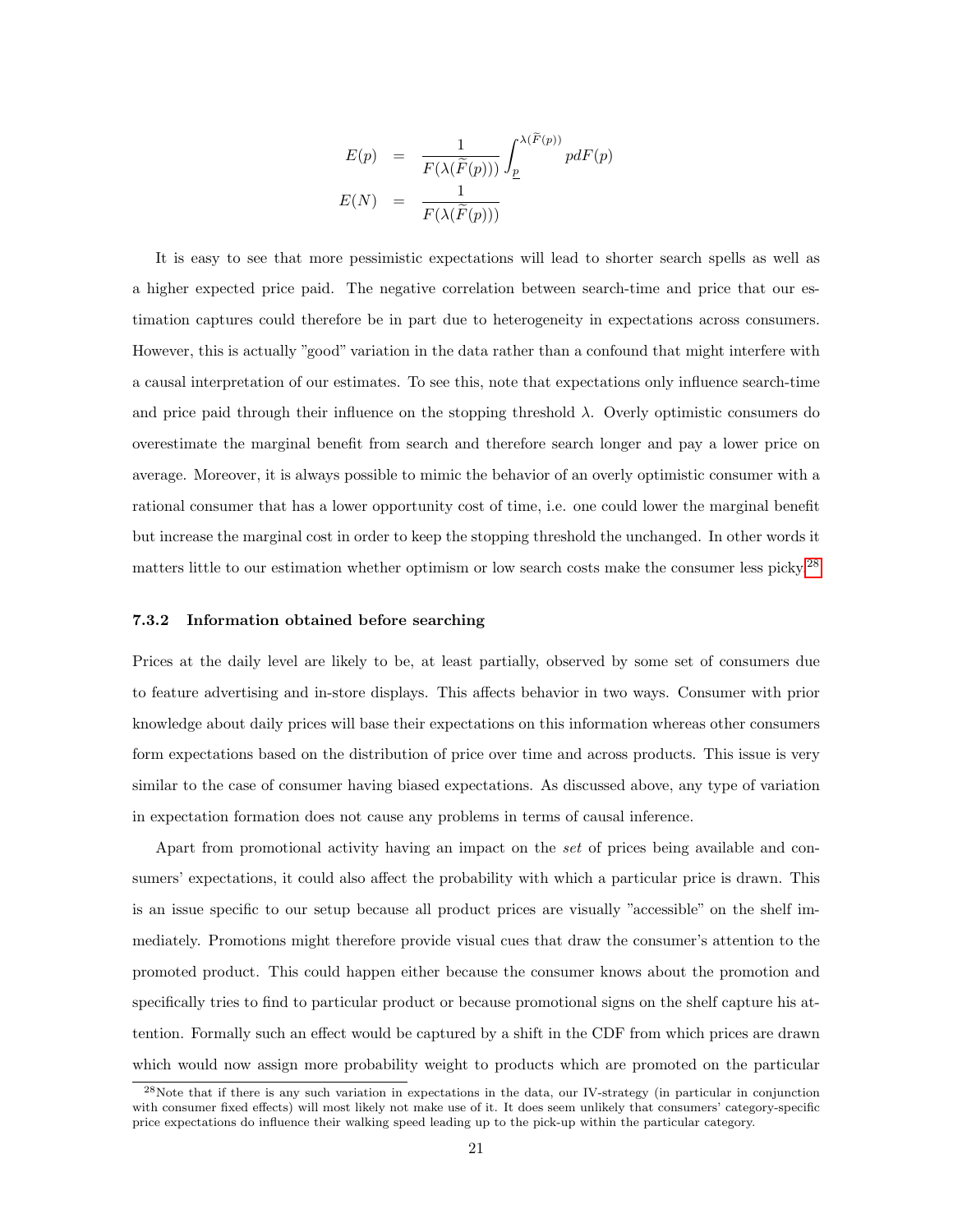day.[29](#page-0-0) This type of effect would lead to a negative correlation of promotional activity with search-time similar to the effect of variation in  $F(p)$  over time discussed earlier.

Our instrument is valid as long as prior knowledge of prices does not alter the speed at which consumers walk leading up to the item pick-up, by hurrying to the shelf with the promoted product for instance. We don't think that this scenario is very likely. Even if it did occur, our sensitivity check using trip-level speed as an instrument is unlikely to be affected by price knowledge in one particular category. The fact that our results are robust to this particular test indicates that prior price knowledge is unlikely to pose a threat to identification.

## 7.4 Differences in search-efficiency

The final model primitive whose influence on our analysis we need to look at is  $TimePer Search$ , the efficiency of the consumer's search process. Most likely there is variation across consumers in how much time they need in order resolve uncertainty regarding a specific number of options. The first order effect of a decrease in  $TimePerSearch$  is that it lowers the consumer's search cost and therefore leads to a lower stopping threshold  $\lambda$ . In other words, consumers which search more efficiently are willing to wait for a lower price draw as it is less costly for them to evaluate additional options in the search process.

Search efficiency only affects price via this channel. The impact on search-time is however more complicated. On the one hand search-time will be longer due to the fact that a more efficient consumer is pickier, i.e. has a lower  $\lambda$ . At the same time however search-time is lower simply because it takes less time to evaluate an additional option. This is easy to see from equation  $(4)$ , where  $TimePer Search$ enter in the numerator and  $\lambda$  (which is a function of  $TimePerSearch$ ) in the denominator. The second effect will lead to an underestimation of the effect of search-time on price because some (efficient) consumers are able to find low prices without searching for a longer duration.

Alternatively one can think of variation in search efficiency as a simple measurement error problem. Ideally we would like to measure variation in the extent of search activity in terms of the number of options evaluated, but we only observe search effort in real-time. The total search duration can be decomposed into two components: the number of options evaluated and the time it takes to evaluate each option. The former has an impact on price paid, but the latter does not. Variation in search-time due to differences in search efficiency therefore cause attenuation bias in our estimate.

Because search efficiency is a latent concept, it is very hard to assess how much this issue could affect estimation. We are less sure in this case that our speed instrument is able to purge out the problematic variation in search efficiency. It is conceivable that consumers which are less efficient when searching

 $^{29}$ In a pure price search model most typically the probabilities of drawing a particular price are uniformly distributed across products. <sup>22</sup>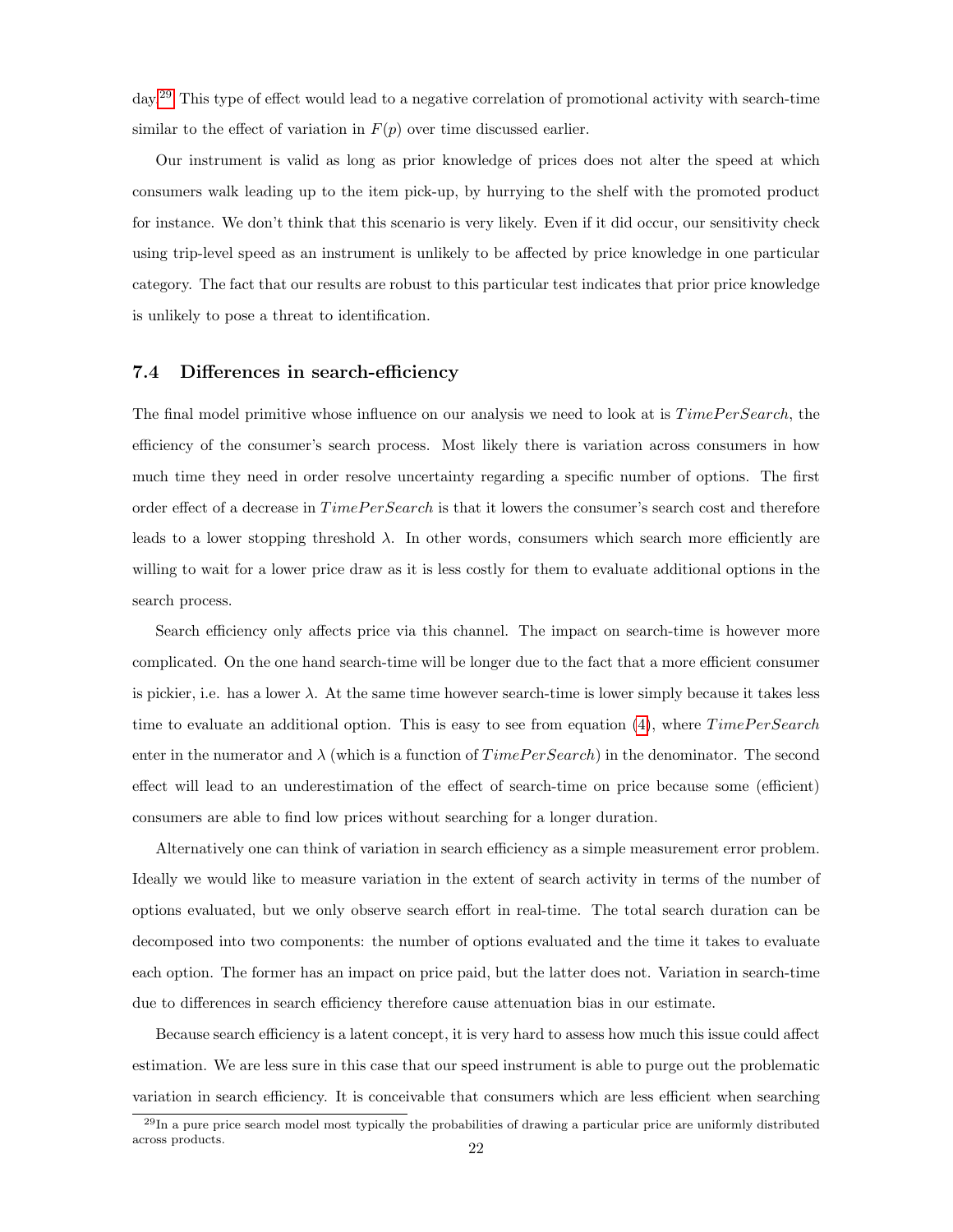also generally walk at a lower speed. However, most likely  $TimePer Search$  is a consumer-specific trait and does not vary across categories within a trip. Our specification with consumer or trip fixed effects should therefore be able to deal with the issue.<sup>[30](#page-0-0)</sup>

Finally, apart from the endogeneity problem outlined above, variation in search efficiency will also lead to heterogeneity in the treatment effect. Increasing search-time by a certain amount will have a different effect on the price paid depending on how efficiently the consumer is able to convert the additional time into evaluating more options. We do not investigate this heterogeneity further and content ourselves with estimating the average treatment effect. $31$ 

## 8 Interpreting the Magnitude of the Effect

We find returns from searching that we are fairly large with \$1.40 per minute and it is therefore instructive to put them into the broader context of time allocation to shopping. Although there is some variation in the magnitude of the effect across robustness checks we focus on the coefficient from our preferred specification (Column  $(3)$  of Table  $(4)$ ).<sup>[32](#page-0-0)</sup>

First, remember that our measure of search-time is distributed with a mean of about 10 seconds and a standard deviation of 8 seconds. Therefore even a minute constitutes a strong extrapolation relative to the typical search time for an individual item pick-up. As we have to be careful not to extrapolate out too far, we try to provide some guidance as to how large gains from search can be within a given trip. A one standard deviation shift in search time lowers price paid by about 20 cents  $(8 * 0.0234$  $\approx$  0.2). The average consumer purchases 8 products on a typical trip and could therefore save about \$1.50 in total when extending search-time by one standard deviation in each product category. This constitutes roughly 6 percent of the typical total shopping basket size of \$27. One also has to keep in mind that potential savings in a grocery shopping context are fairly limited. Across the 200 categories in our data, the average possible gain within a category is equal to \$2.43. Shifting search-time by 8 seconds allows the consumer to appropriate 8 percent of this price difference.

It is also instructive to put the gain into the context of the total time budget allocated to the shopping trip rather than just search-time. Consumers' spent on average 23 minutes in the store and spent only about 80 second, i.e. 6 percent of their trip, searching.<sup>[33](#page-0-0)</sup> Extending search time by 1 minute corresponds to a 4 percent increase in total shopping time and lowers expenditure by \$1.40. Relative

 $30$ Even if there was variation in  $TimePer Search$  within a trip this would if anything lead to an underestimation of the effect of search-time on price.

 $31$ Note that there are many other reasons for heterogeneity in the treatment effect other than search efficiency. Consumer who already search a lot for instance will benefit less from an additional unit of time relative to consumer who search relatively little.

 $32\text{Note that if anything most robustness checks show an even stronger effect. Our baseline coefficient magnitude is }$ therefore on the more conservative side.

<sup>&</sup>lt;sup>33</sup>The time allocated to search might in fact be even smaller due to the fact our measure of search-time is likely to overstate the actual amount of search activity. See discussion in Section [\(3\)](#page-4-0).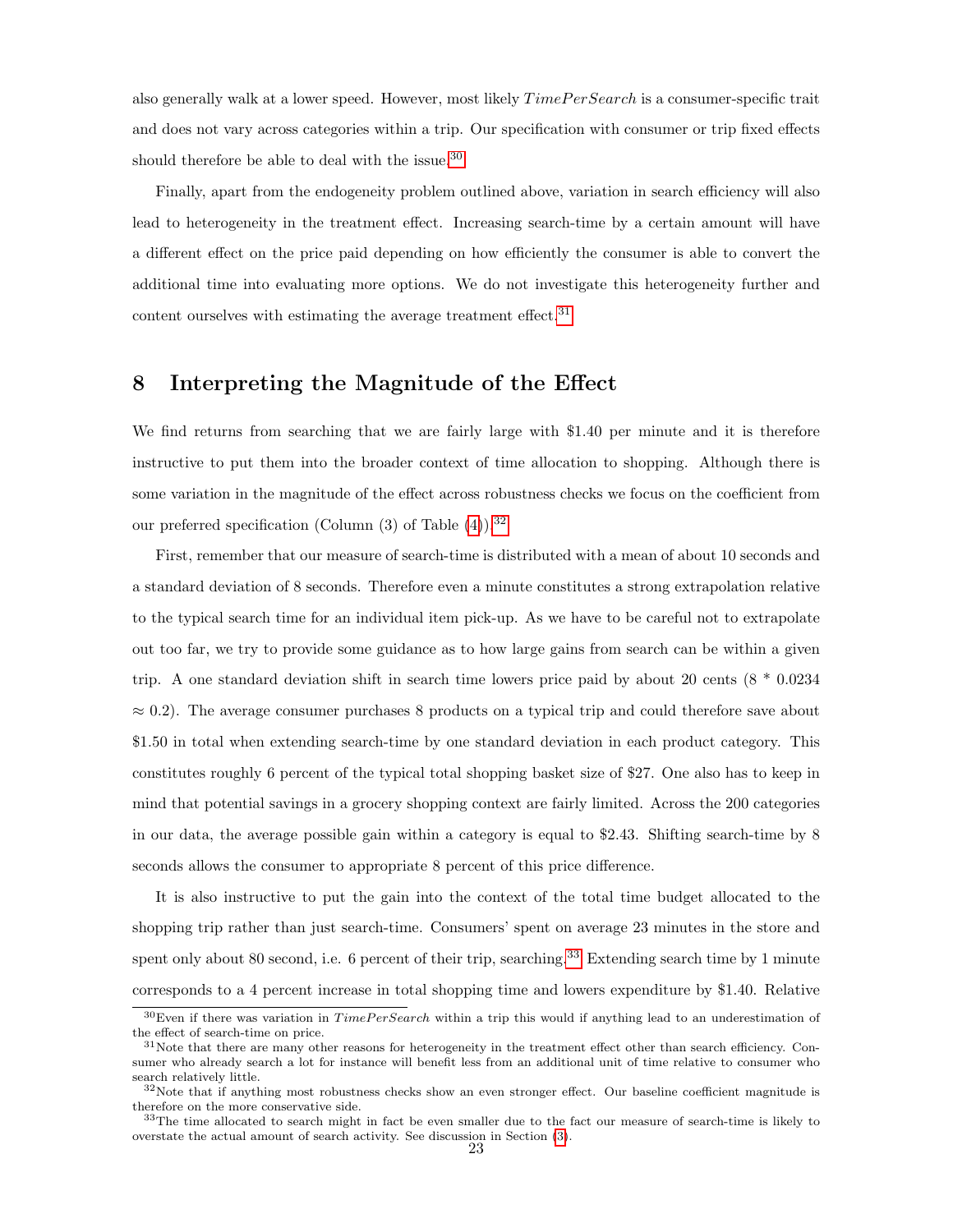to the average trip-level expenditure of \$27 this translates into an elasticity of expenditure with respect to shopping time of -1.3 at the trip-level.

Second, the magnitude of the benefits from search we find are in line with search cost estimates of papers that estimate search costs structurally. Although our approach is different in nature, it is fairly straightforward to compare our estimates to structural estimates of search costs. In the typical empirical search model, search costs are identified as the monetary value that is equal to the marginal benefit from searching another option.<sup>[34](#page-0-0)</sup> In our case we directly estimate the marginal benefit from search. Therefore the only missing element to compare estimates is an assumption about how much time searching another option takes. Santos, Hortacsu, and Wildenbeest (2013) find search costs of \$1.35 in the internet book market, Honka (2013) estimates a cost of \$80 for acquiring an additional car insurance quote, Koulayev (2009) reports a search cost of around \$6 that a consumer needs to incur to flip to another page when using an online meta-searcher for hotel bookings.<sup>[35](#page-0-0)</sup> If we assume that each of the search activities in those papers takes about a minute, our estimate of \$1.40 saved per minute is roughly of a similar magnitude. The one estimate that is considerably higher is Honka (2013), possibly due to the fact that procuring a car insurance quote might take longer. Of course, the markets for which search costs are estimated differ in many ways and one would therefore not expect to necessarily find search costs of exactly the same magnitude.

Note that we cannot easily translate monetary savings into welfare gains as we do not model preferences over product characteristics other than price. We therefore do not know how much price gains weight in the consumer's utility function relative to brand preferences along other dimensions. This is a shortcoming of this study and due to data limitations. Pooling data across many categories and products makes it difficult to model preferences over other product characteristics for almost 30,000 UPCs. This also affects the comparison with the structural search cost estimates mentioned above. If the monetary gain is only part of the full utility gain then search costs might actually be larger than the purely monetary benefit we estimate.

Finally, our analysis captures only part of the overall search process consumers engage. Apart from search within the store, consumer can search over time by strategically timing their purchase incidence to coincide with a promotional period. Further consumers can also search for the same product across different stores. Gauri, Sudhir, and Talukdar (2008) report substantial savings from consumer engaging in search across the spatial and temporal dimension. Further, consumers might also incur search costs when acquiring price information outside of the store, when searching for deals in feature advertising

 $34$ Strictly speaking the search cost magnitude has to be equal or higher than the marginal benefit at the point where the consumer stops, but lower at all previously searched options. This identifies search cost bounds. Point identification usually comes from functional form.

<sup>&</sup>lt;sup>35</sup>All papers allow for some form of heterogeneity in search costs, the reported values roughly correspond to the average value of search costs in the respective paper.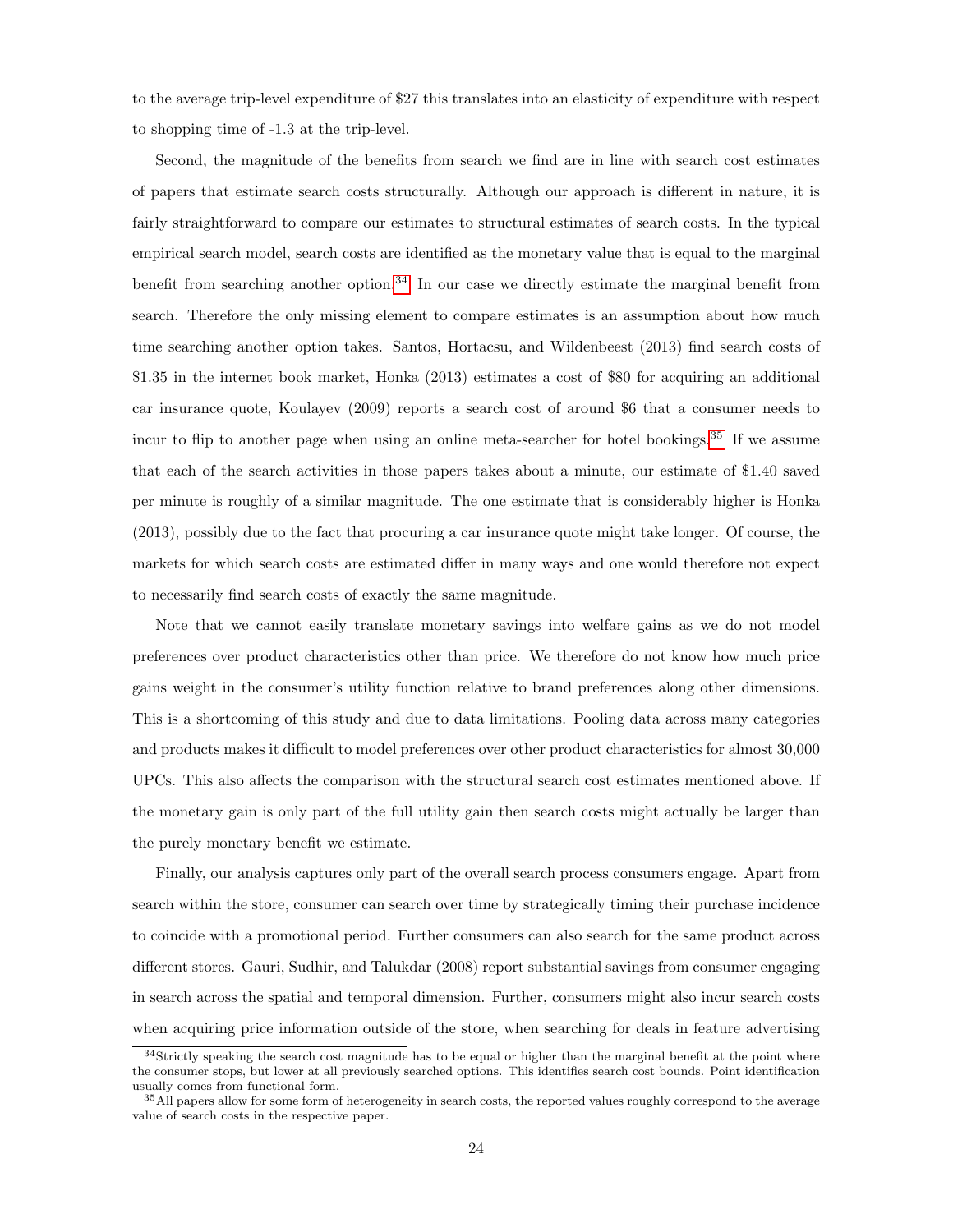leaflets for instance. Our paper instead focuses only on the within-store part of the search process due to the nature of the data.

## 9 Conclusion

We estimate the effect of search intensity on the price a consumer pays within a particular category using data from RFID tags on supermarket shopping carts. Recording search in a physical store environment is generally challenging and even our detailed data is only able to capture total searchtime, but not which options the consumer evaluated. The technology does however have the advantage of not interfering in any way with the consumer's natural shopping experience and might be the best possible way to gain insights into consumer search in a brick-and-mortar store.

We employ a reduced-form approach to estimate the effect of search intensity on the price a consumer pays within a particular category. We find that an additional minute of search lowers expenditure by about \$1.4. The gain from search are substantial, increasing category-level search-time by one standard deviation corresponds to consumers appropriating 8 percent of the possible gains from search and leads to a 6 percent reduction in total shopping basket expenditure. This result is robust to a host of sensitivity checks which deal with possible confounds such as variation in prices over time and preferences over product characteristics other than price. Due to the short time-window of the data our evidence comes from regressions which are pooled across categories. Going forward, with path-data over a longer time-horizon for only one category it should possible to model the search process in more detail (possibly by means of a structural model). In particular, our approach only looks at the effect on price paid and does not directly analyze the role of other product characteristics. We are therefore not able to make any statements about the effect of search on consumer utility. However, we believe that the effect of search-time on price is a dimension of the search process which is particularly relevant for understanding supply-side behavior. Our findings imply that there is an interesting interaction between pricing and search behavior. As more search makes finding a lower price / promotion more likely, firms have an incentive to encourage search when running a promotion. This could be achieved for instance through the use of marketing tools such as feature advertising and in-store displays.<sup>[36](#page-0-0)</sup>

To the best of our knowledge this paper is the first to analyze search within a brick-and-mortar environment. We find the setting particularly interesting as the analysis of search behavior opens the door to evaluating the impact of placing a product at a specific physical locations within the store. Drèze, Hoch, and Purk (1994) report substantial differences in brand sales using variation from product re-arrangements. Search is a possible and likely channel which explain such differences in purchases if

<sup>36</sup>The data and empirical approach could also be used to study seasonal variation in search behavior which (as posited by Haviv (2013)) might be a source of counter-cyclical pricing.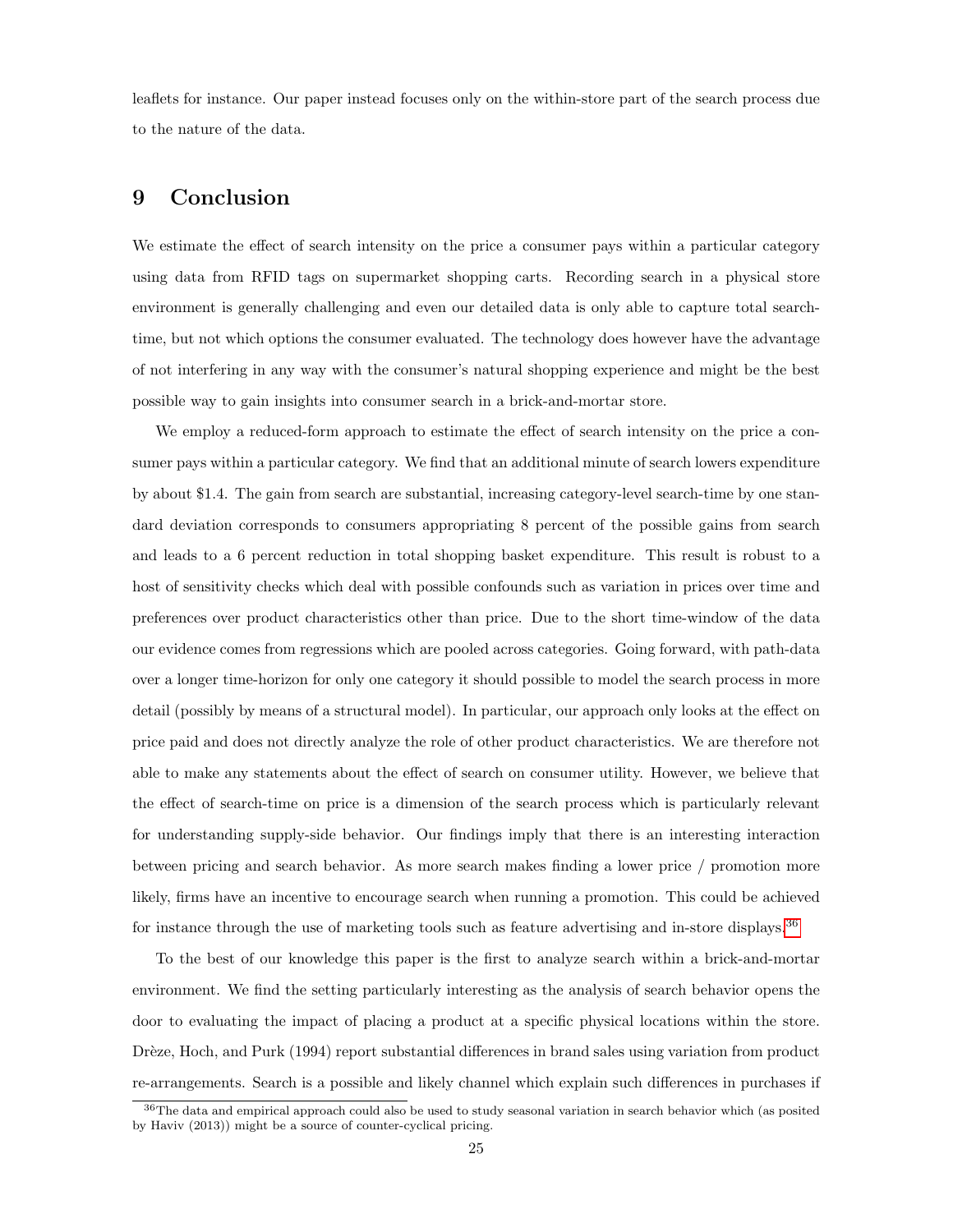the category is moved to a different location in the store where consumers are more or less likely to engage in search. Modeling search in a physical store environment therefore provides a lens through which one can start analyzing optimal product placement within the store as well as optimal store design more broadly.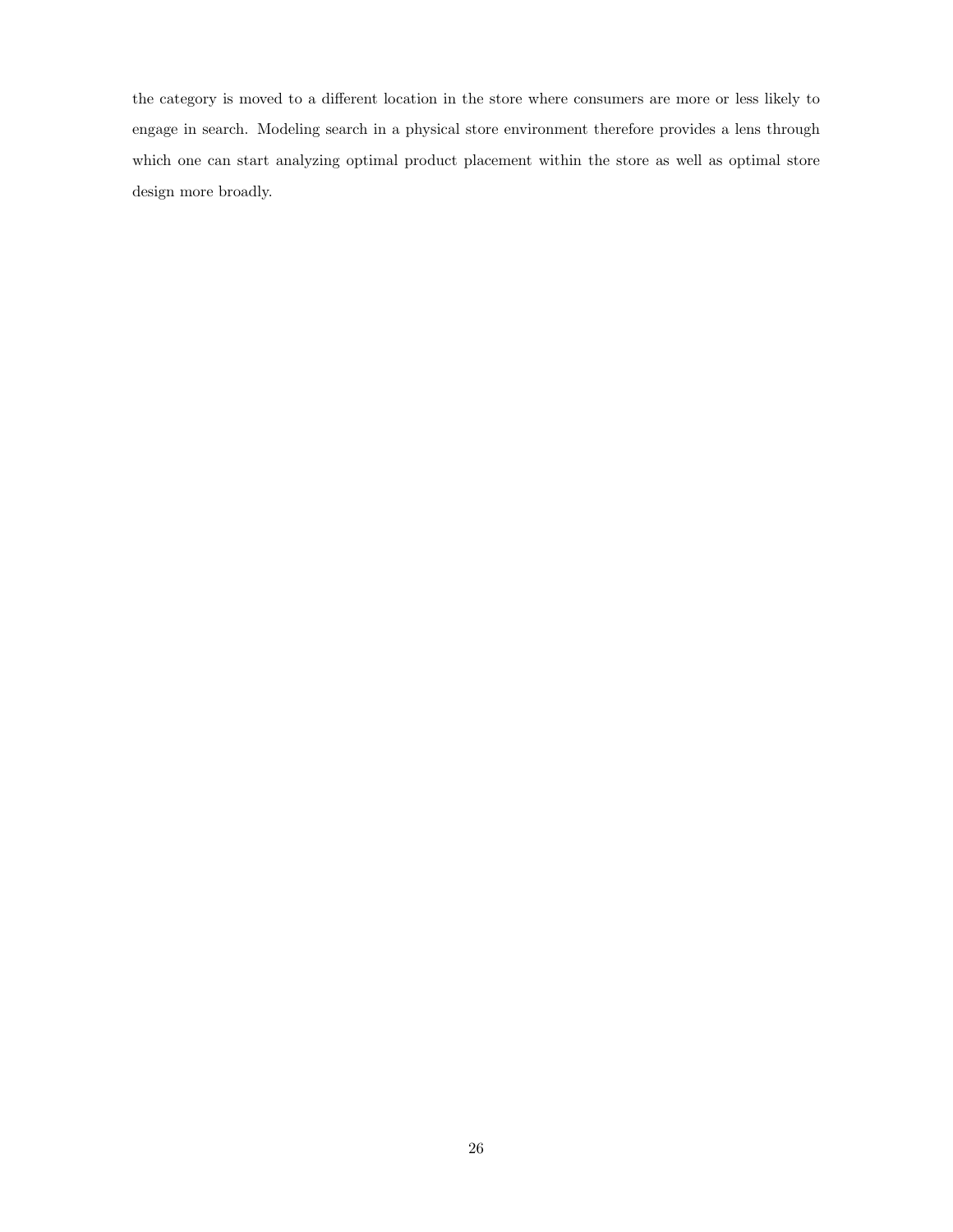## References

- Andrews, R. L., and T. C. Srinivasan (1995): "Studying Consideration Effects in Empirical Choice Models Using Scanner Panel Data," Journal of Marketing Research, 32(1), 30–41.
- Bronnenberg, B. J., M. W. Kruger, and C. F. Mela (2008): "The IRI Marketing Data Set," Marketing Science, 27(4), 745–748.
- BRONNENBERG, B. J., AND W. R. VANHONACKER (1996): "Limited Choice Sets, Local Price Response and Implied Measures of Price Competition," Journal of Marketing Research, 33(2), 163–173.
- Chen, Y., and S. Yao (2012): "Search with Refinement," unpublished manuscript.
- Cobb, C. J., and W. D. Hoyer (1985): "Direct Observation of Search Behavior in the Purchase of Two Nondurable Products," Psychology and Marketing, 2(3), 161–179.
- Dickson, P. R., and A. G. Sawyer (1990): "The Price Knowledge and Search of Supermarket Shoppers," The Journal of Marketing, 54(3), 42–53.
- DRAGANSKA, M., AND D. KLAPPER (2011): "Choice Set Heterogeneity and the Role of Advertising: An Analysis with Micro and Macro Data," Journal of Marketing Research, 48, 653–669.
- DRÈZE, X., S. J. HOCH, AND M. E. PURK (1994): "Shelf Management and Space Elasticity," Journal of Retailing, 70(4), 301–326.
- Gauri, D. K., K. Sudhir, and D. Talukdar (2008): "The Temporal and Spatial Dimensions of Price Search: Insights from Matching Household Survey and Purchase Data," Journal of Marketing  $Research, 45(2), 226-240.$
- Hauser, J. R. (1978): "Testing the Accuracy, Usefulness, and Significance of Probabilistic Choice Models: An Information-Theoretic Approach," Operations Researc, 26(3), 406–421.
- Haviv, A. (2013): "Does Purchase Without Search Explain Counter-Cyclic Pricing?," unpublished manuscript.
- Honka, E. (2013): "Quantifying Search and Switching Costs in the U.S. Auto Insurance Industry," unpublished manuscript.
- Hoyer, W. D. (1984): "An Examination of Consumer Decision Making for a Common Repeat Purchase Product," The Journal of Consumer Research, 11(3), 822–829.
- Hui, S. K., P. S. Fader, and E. T. Bradlow (2009a): "Path Data in Marketing: An Integrative Framework and Prospectus for Model Building," Marketing Science, 28(2), 320–335.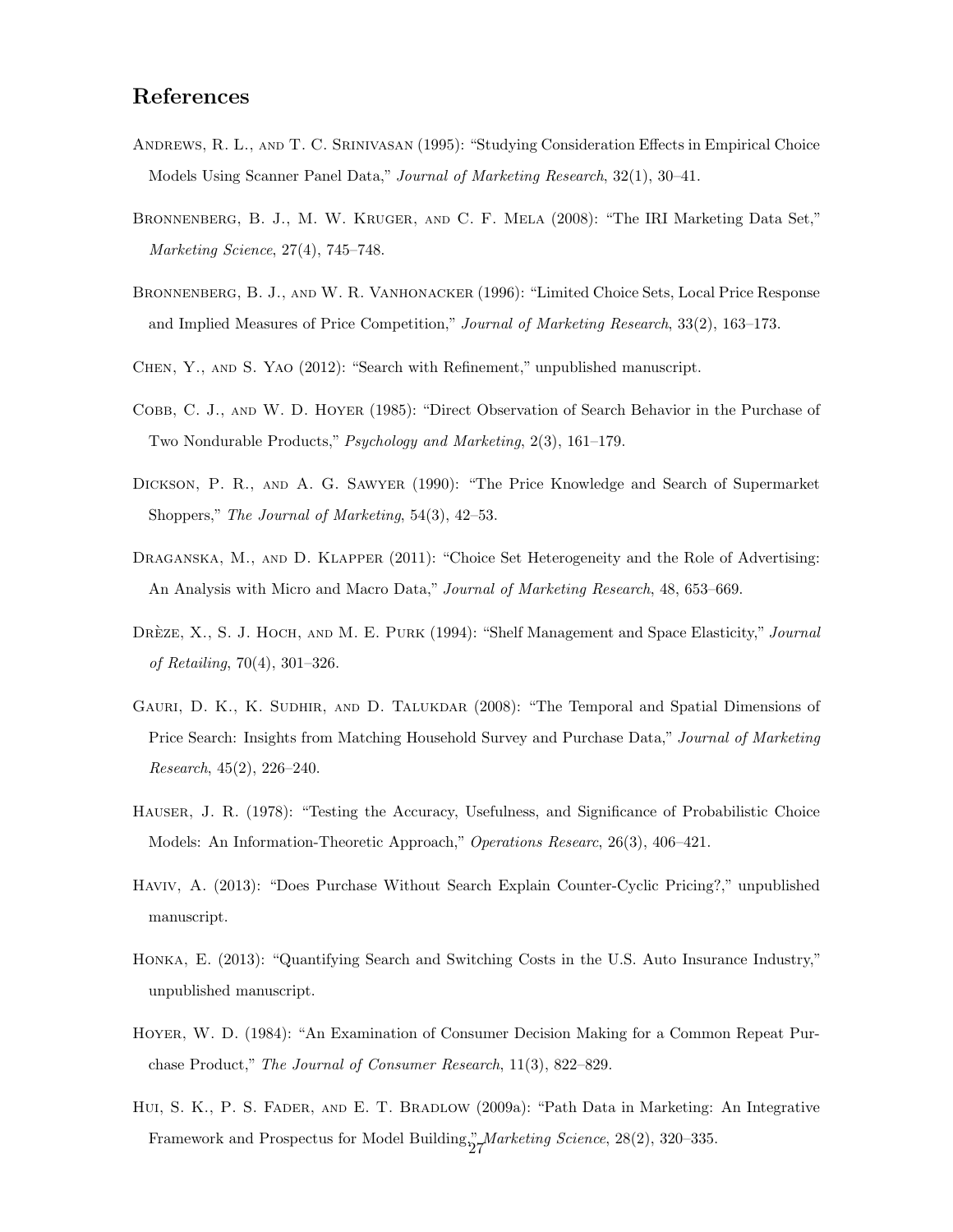(2009b): "Testing Behavioral Hypotheses Using an Integrated Model of Grocery Store Shopping Path and Purchase Behavior," Journal of Consumer Research, 36(3), 478–493.

- (2009c): "The Traveling Salesman Goes Shopping: The Systematic Deviations of Grocery Paths from TSP Optimality," Marketing Science, 28(3), 566–572.
- Koulayev, S. (2009): "Estimating Demand in Search Markets: The Case of Online Hotel Bookings," FRB working paper.
- McCall, J. J. (1970): "Economics of Information and Job Search," The Quarterly Journal of Economics, 84(1), 221–242.
- Mehta, N., S. Rajiv, and K. Srinivasan (2003): "Price Uncertainty and Consumer Search: A Structural Model of Consideration Set Formation," Marketing Science, 22(1), 58–84.
- Roberts, J. H., and J. M. Lattin (1991): "Development and Testing of a Model of Consideration Set Composition," Journal of Marketing Research, 28(4), 429–440.
- SANTOS, B. I. D. L., A. HORTACSU, AND M. WILDENBEEST (2013): "Testing Models of Consumer Search using Data on Web Browsing and Purchasing Behavior," American Economic Review.
- Sorensen, H. (2003): "The Science of Shopping," Marketing Research, 15(3), 31–35.
- STÜTTGEN, P., P. BOATWRIGHT, AND R. T. MONROE (2012): "A Satisficing Choice Model," Marketing Science, 31, 878–899.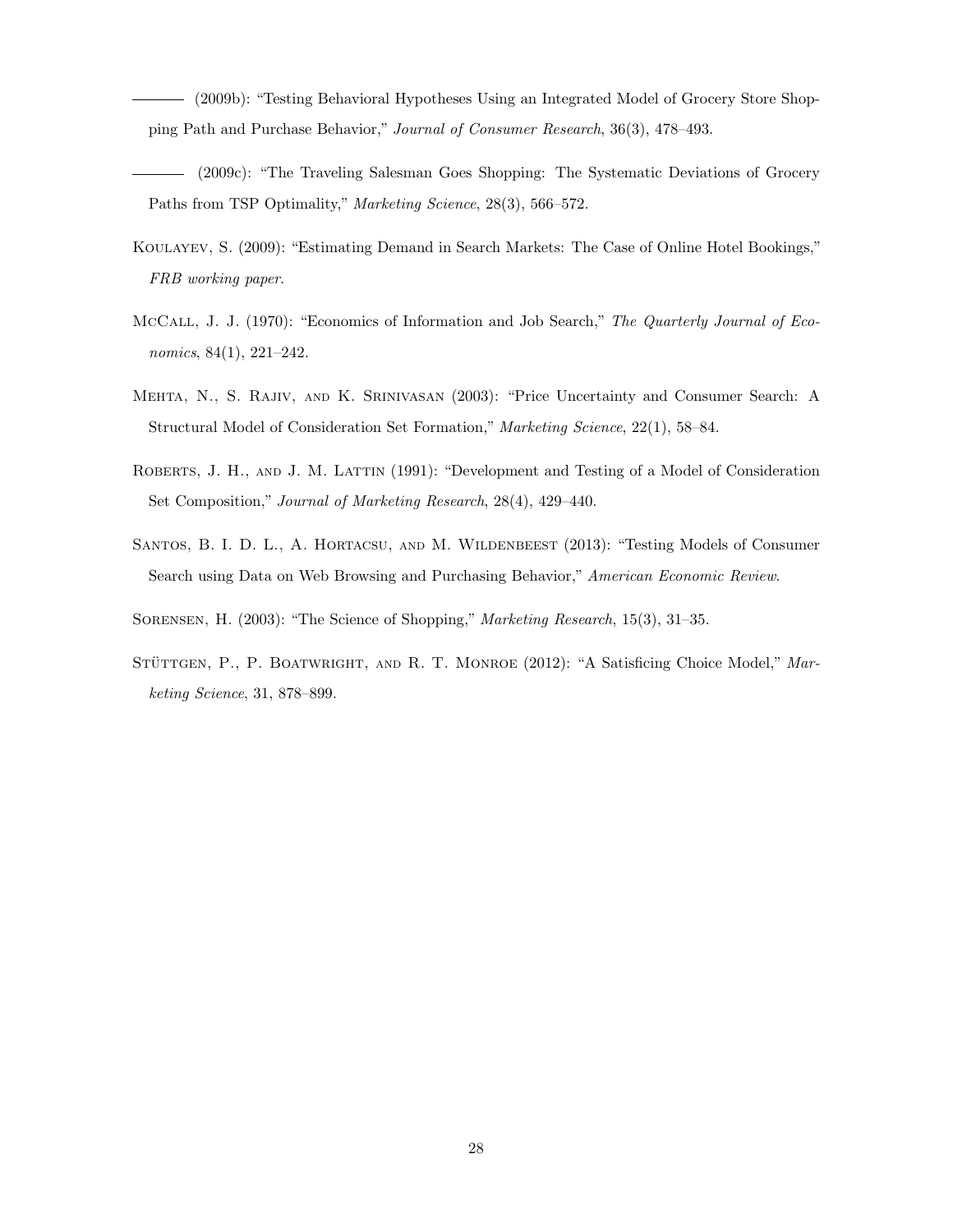|              | (1)                    | (2)                    | (3)                    | (4)                    |
|--------------|------------------------|------------------------|------------------------|------------------------|
| Sample       | Minute<br>Segments     | <b>Trips</b>           | Minute<br>Segments     | <b>Item</b><br>Pickups |
| Speed        | $-5.682***$<br>(0.050) | $-4.462***$<br>(0.146) | $-5.724***$<br>(0.070) | $-3.520***$<br>(0.102) |
| Trip FEs     | No                     | n/a                    | Yes                    | No                     |
| F-Stat       | 13122                  | 938                    | 6709                   | 1193                   |
| Observations | 37,626                 | 14,938                 | 37,626                 | 31,678                 |

<span id="page-28-0"></span>Table 1: Correlation between Search-Time and Speed. Reports coefficients of OLS regressions of search-time on speed. The unit of observation for columns (1) and (2) as a minute-segment of a trip. Column (3) uses trips, column (4) uses specific item pick-ups as the unit of observation. No further controls are added except trip fixed effects for the columns that indicate it.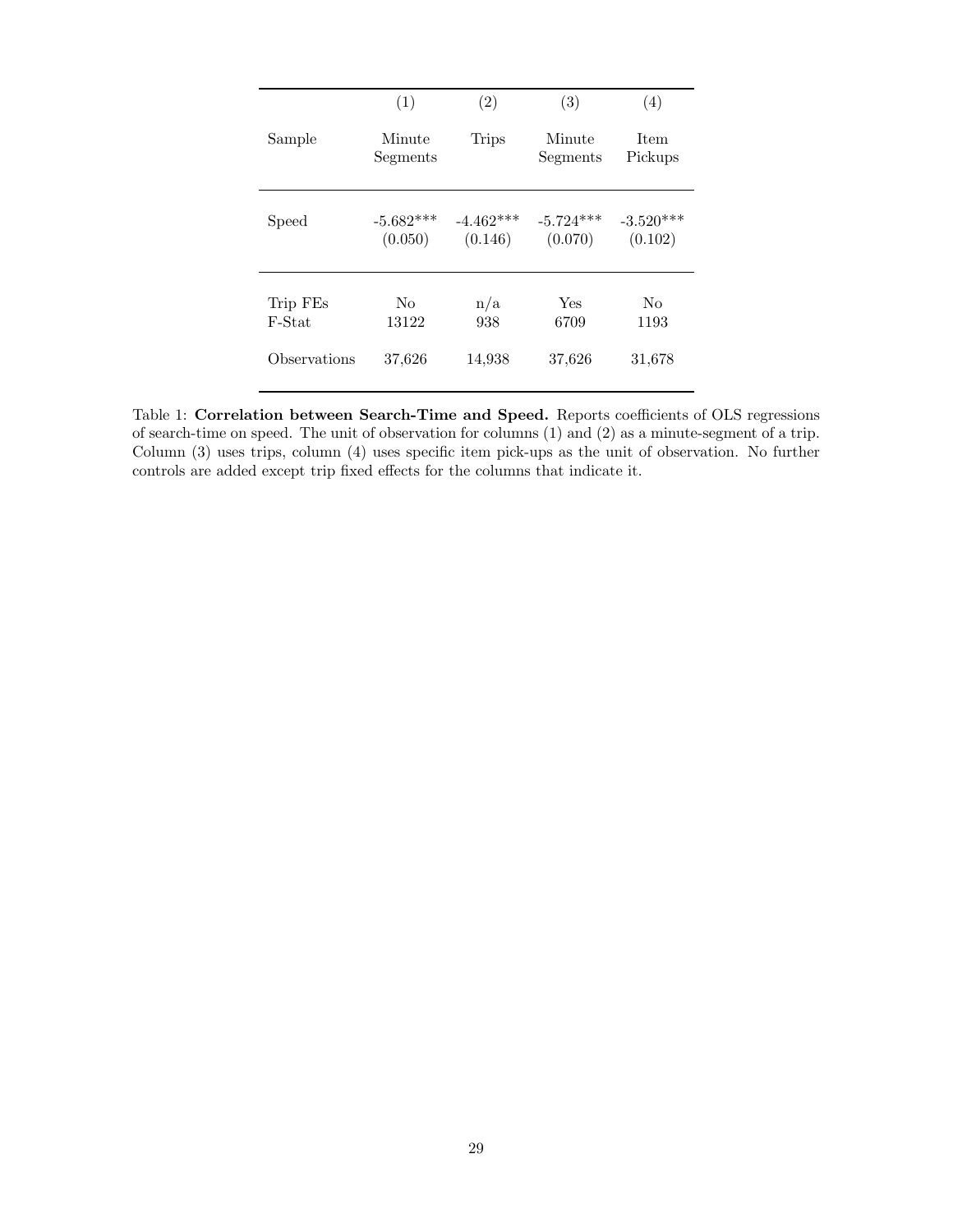|                                                          | Mean | S.D. | P <sub>25</sub> | Median | P75  |
|----------------------------------------------------------|------|------|-----------------|--------|------|
| Absolute Difference between<br>Daily Min and Max Price   | 2.43 | 2.92 | 0.63            | 1.48   | 3.47 |
| Percentage Difference between<br>Daily Min and Max Price | 0.36 | 0.26 | 0.13            | 0.31   | 0.53 |
| Fraction of UPCs promoted at<br>during the sample period | 0.6  | 0.29 | 0.45            | 0.62   | 0.8  |
| Fraction of UPCs promoted on<br>a specific day           | 0.27 | 0.15 | 0.17            | 0.27   | 0.36 |

<span id="page-29-0"></span>Table 2: Descriptive Statistics: Prices. The unit of observation for all distributions of price differences / fractions of promoted items is a category. There are about 200 categories in our data.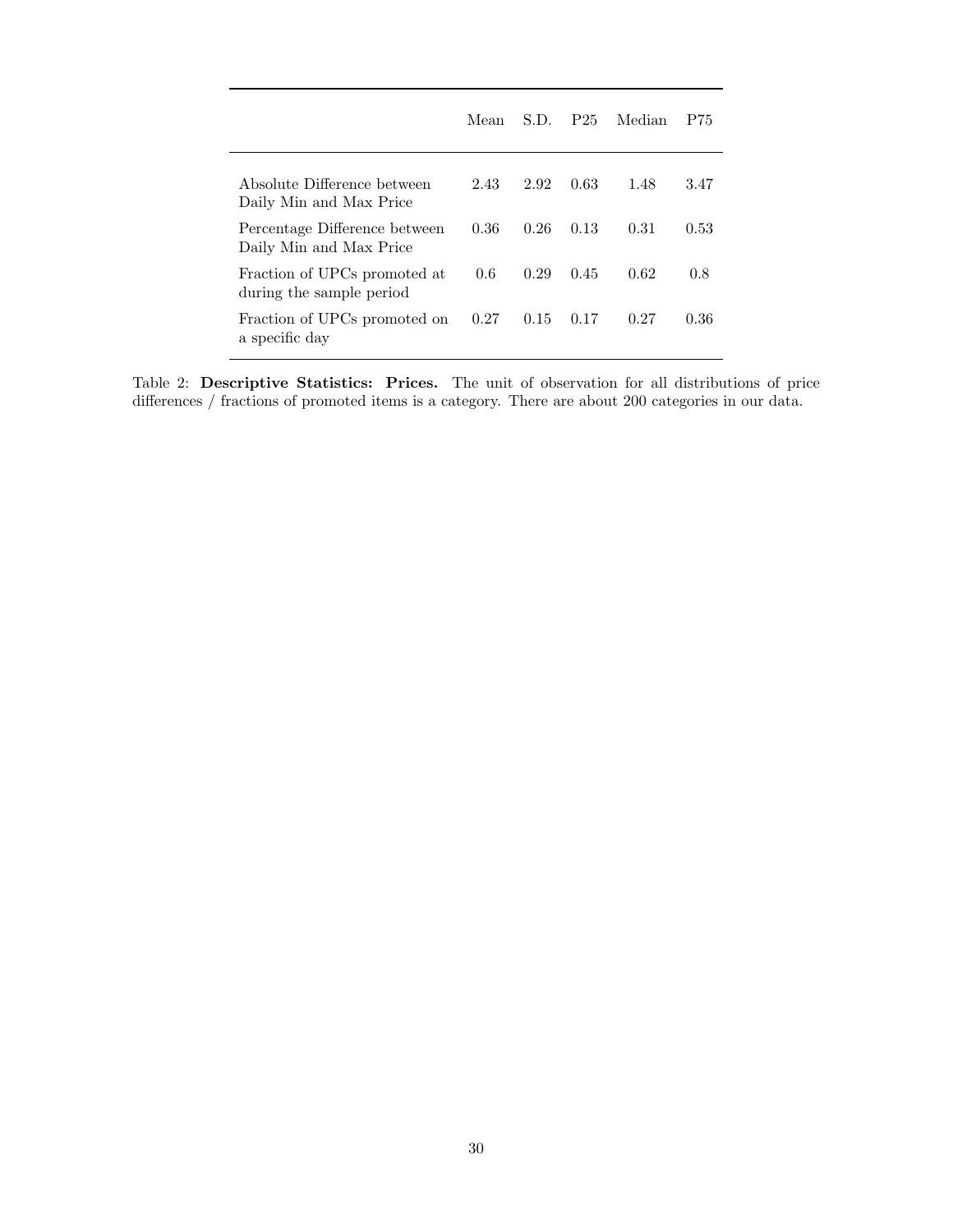| Dependent Variable | Search-Time | Search-Time |
|--------------------|-------------|-------------|
| Number of UPCs on  | $-0.026***$ | $-0.021***$ |
| Promotion          | (0.009)     | (0.011)     |
| Category FEs       | Yes         | Yes         |
| Day FEs            | Yes         | N/A         |
| Trip FEs           | $\rm No$    | Yes         |
| Observations       | 26112       | 26112       |

<span id="page-30-0"></span>Table 3: The effect of category-level pricing on search. Search-time at the item pick-up level is regressed on the number of promoted item within the category of the purchased product. Various fixed effects are added as control variables as indicated in the table. No further control variables are used.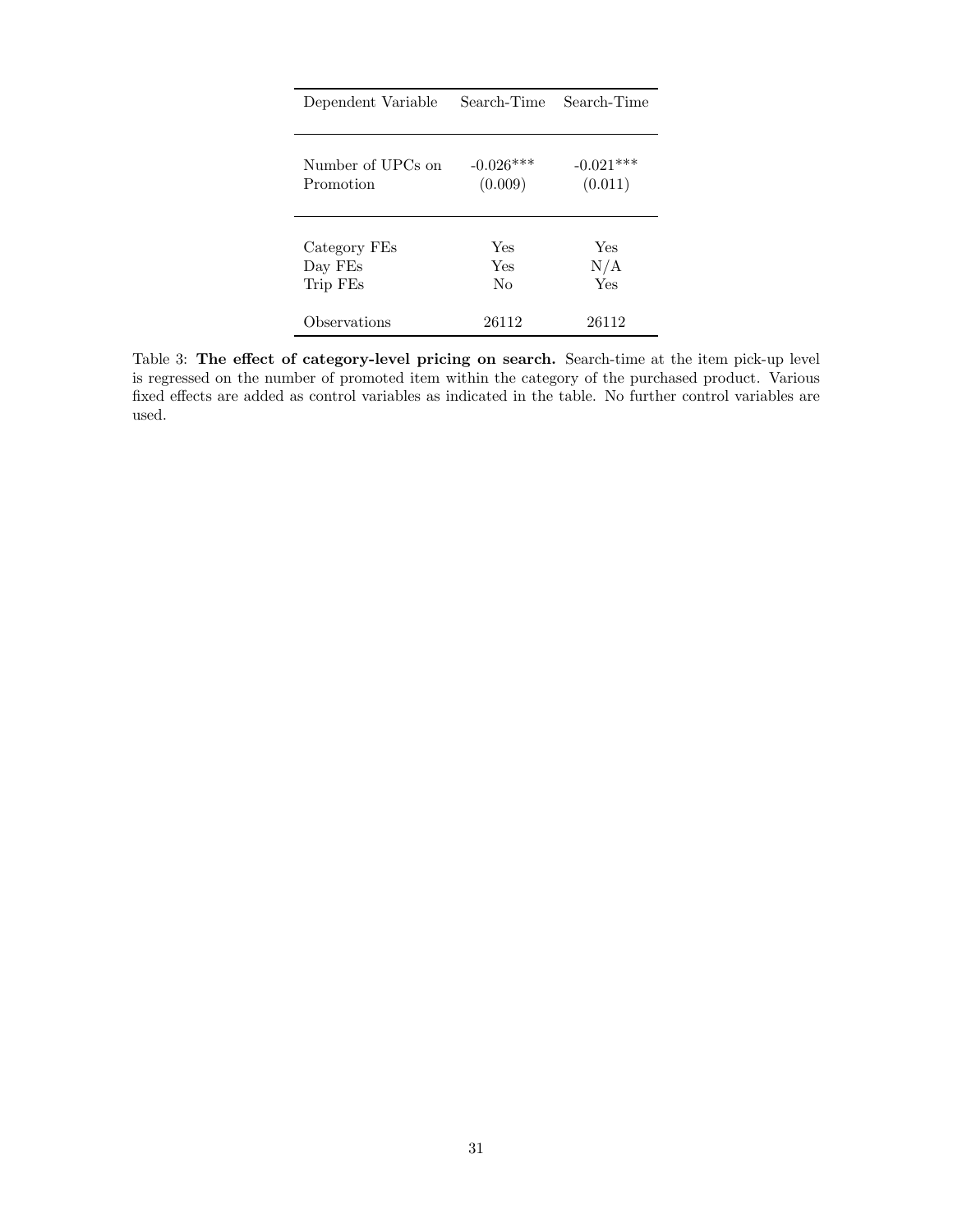|                                                     | (1)                      | (2)                      | (3)                      |
|-----------------------------------------------------|--------------------------|--------------------------|--------------------------|
| Type of Regression                                  | OLS                      | IV: 1st Stage            | IV: 2nd Stage            |
| Dependent Variable                                  | Price                    | Search Time              | Price                    |
| Search Time<br>Speed                                | $-0.0053***$<br>(0.0016) | $-3.5196***$<br>(0.1019) | $-0.0234***$<br>(0.0072) |
| First-stage F-stats<br>Category FEs<br>Observations | Yes<br>31,678            | 1193<br>Yes<br>31,678    | Yes<br>31,678            |

<span id="page-31-0"></span>Table 4: Baseline OLS and IV regressions. Standard errors are clustered w.r.t. to consumers.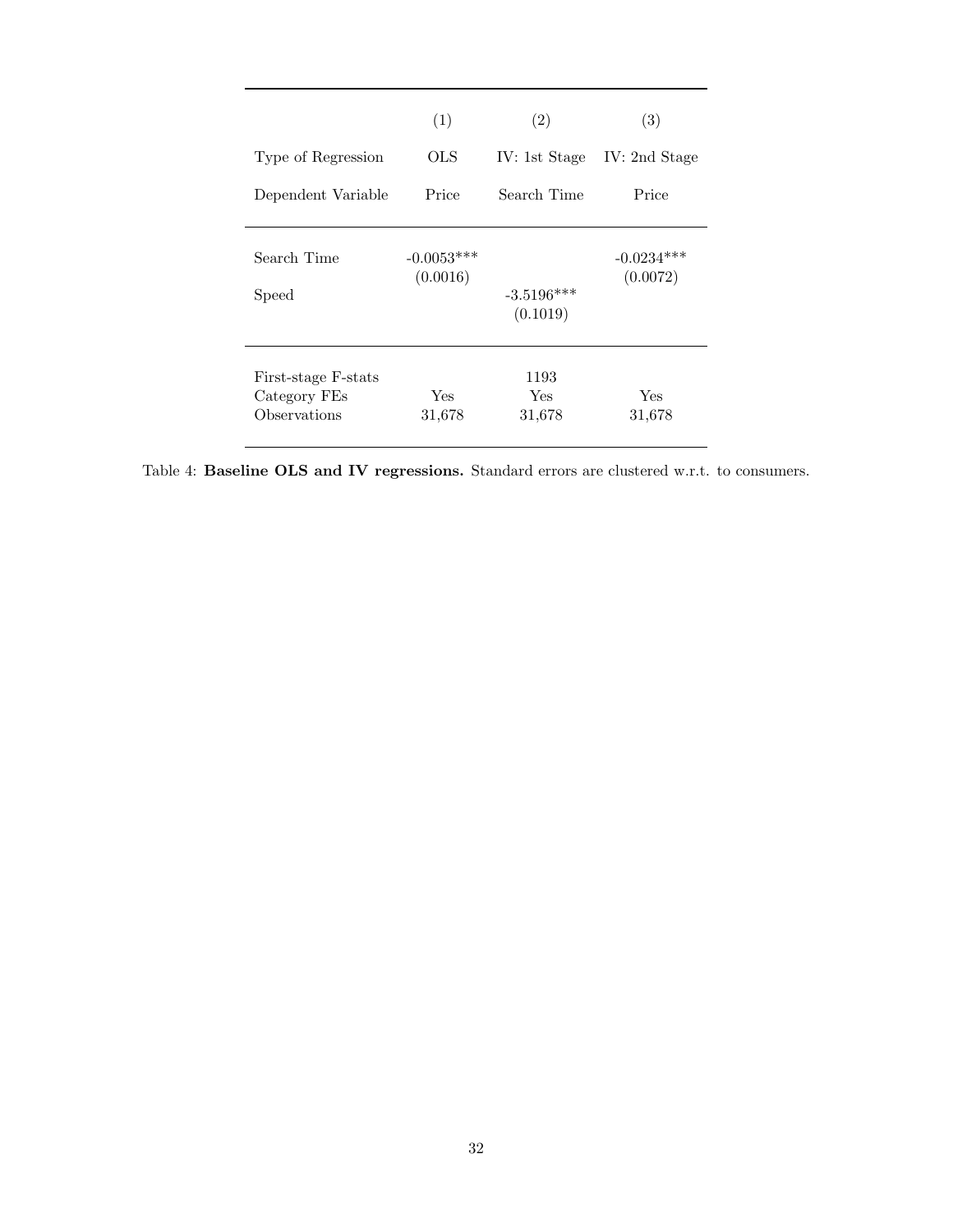|                          | (1)                      | (2)                     | (3)                | (4)                      | (5)                    |
|--------------------------|--------------------------|-------------------------|--------------------|--------------------------|------------------------|
| Type of Regression       | IV: 2nd Stage            | IV: 2nd Stage           | <b>OLS</b>         | IV: 1st Stage            | IV: 2nd Stage          |
| Dependent Variable       | Price                    | Price                   | Promotion<br>Dummy | Search Time              | Promotion<br>Dummy     |
| Search Time              | $-0.0234***$<br>(0.0057) | $-0.0188**$<br>(0.0081) | 0.0008<br>(0.0005) |                          | $0.0044**$<br>(0.0015) |
| Speed                    |                          |                         |                    | $-3.3856***$<br>(0.1473) |                        |
| First-stage F-stat       | 1,193                    | 673                     |                    | 529                      |                        |
| Category FEs<br>Trip FEs | Yes<br>N <sub>0</sub>    | Yes<br>Yes              | Yes<br>No          | Yes<br>No                | Yes<br>No              |
| Observations             | 31,678                   | 26,893                  | 21,277             | 21,277                   | 21,277                 |

<span id="page-32-0"></span>Table 5: Robustness Check: Fixed Effect Regressions and Promotional Dummy as Dependent Variable. Standard errors are clustered w.r.t. to consumers, except for column (2) where they are clustered at the trip-level.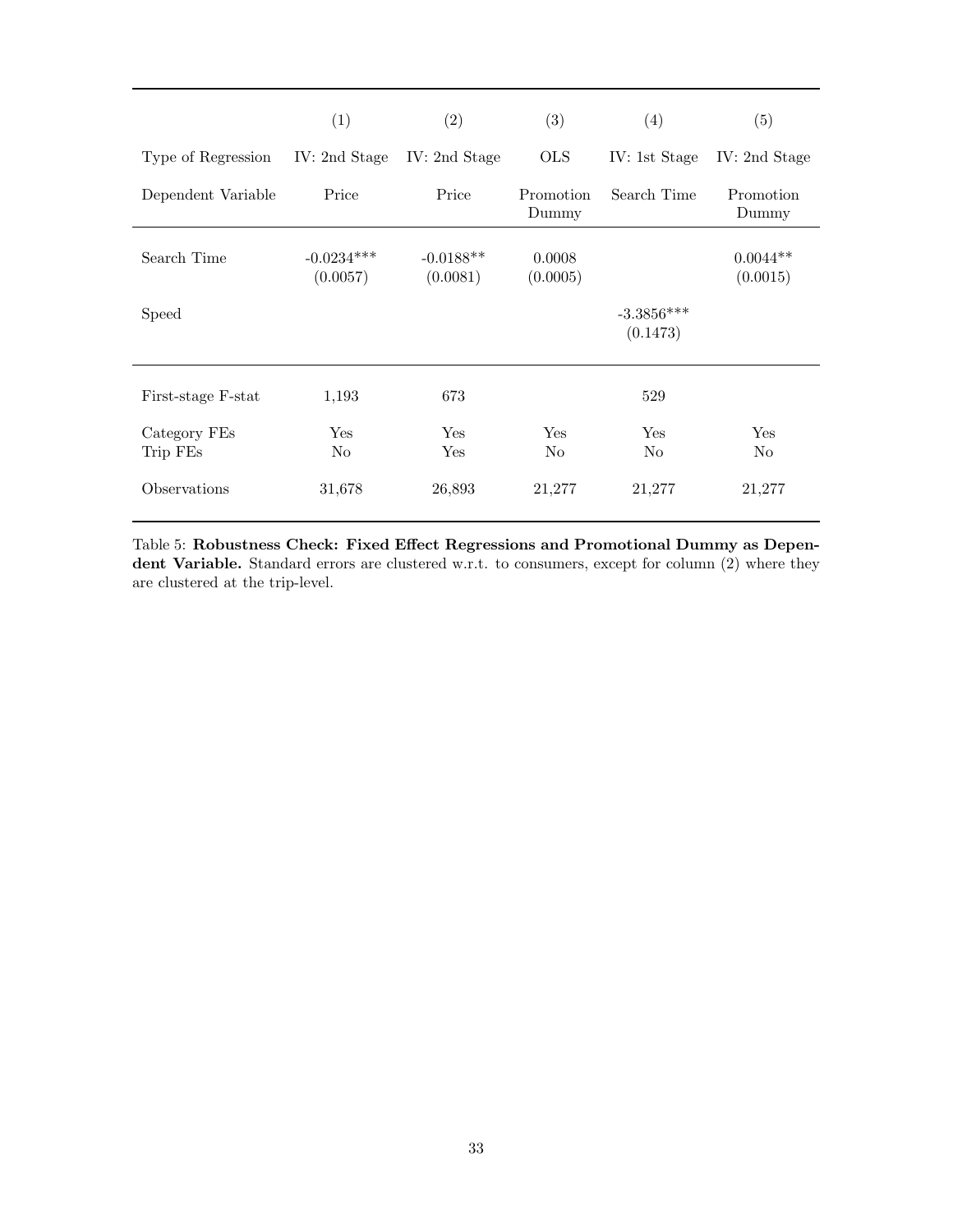|                    | (1)            | (2)           | (3)           | (4)           | $\left( 5\right)$ |
|--------------------|----------------|---------------|---------------|---------------|-------------------|
| Type of            | IV: 2nd Stage  | IV: 2nd Stage | IV: 2nd Stage | IV: 2nd Stage | IV: 2nd Stage     |
| Regression         | Price          | Price         | Price         | Price         | Price             |
| Instrument         | Speed 60 Sec.  | Speed Lagged  | Speed Lagged  | Speed Lagged  | Trip-level        |
|                    | Before Pick-up | by $10$ Sec.  | by $20$ Sec.  | by $30$ Sec.  | Av. Speed         |
| Search             | $-0.0234***$   | $-0.0305***$  | $-0.0470***$  | $-0.0587***$  | $-0.0221*$        |
| Time               | (0.0057)       | (0.0099)      | (0.0134)      | (0.0155)      | (0.0124)          |
| First-stage F-stat | 1,193          | 462           | 259           | 170           | 536               |
| Category FEs       | Yes            | Yes.          | <b>Yes</b>    | <b>Yes</b>    | Yes.              |
| Observations       | 31,678         | 31,435        | 31,114        | 30,825        | 31,706            |

<span id="page-33-0"></span>Table 6: Robustness Check: Lagged and Trip-Level Speed Instruments. Standard errors are clustered w.r.t. to consumers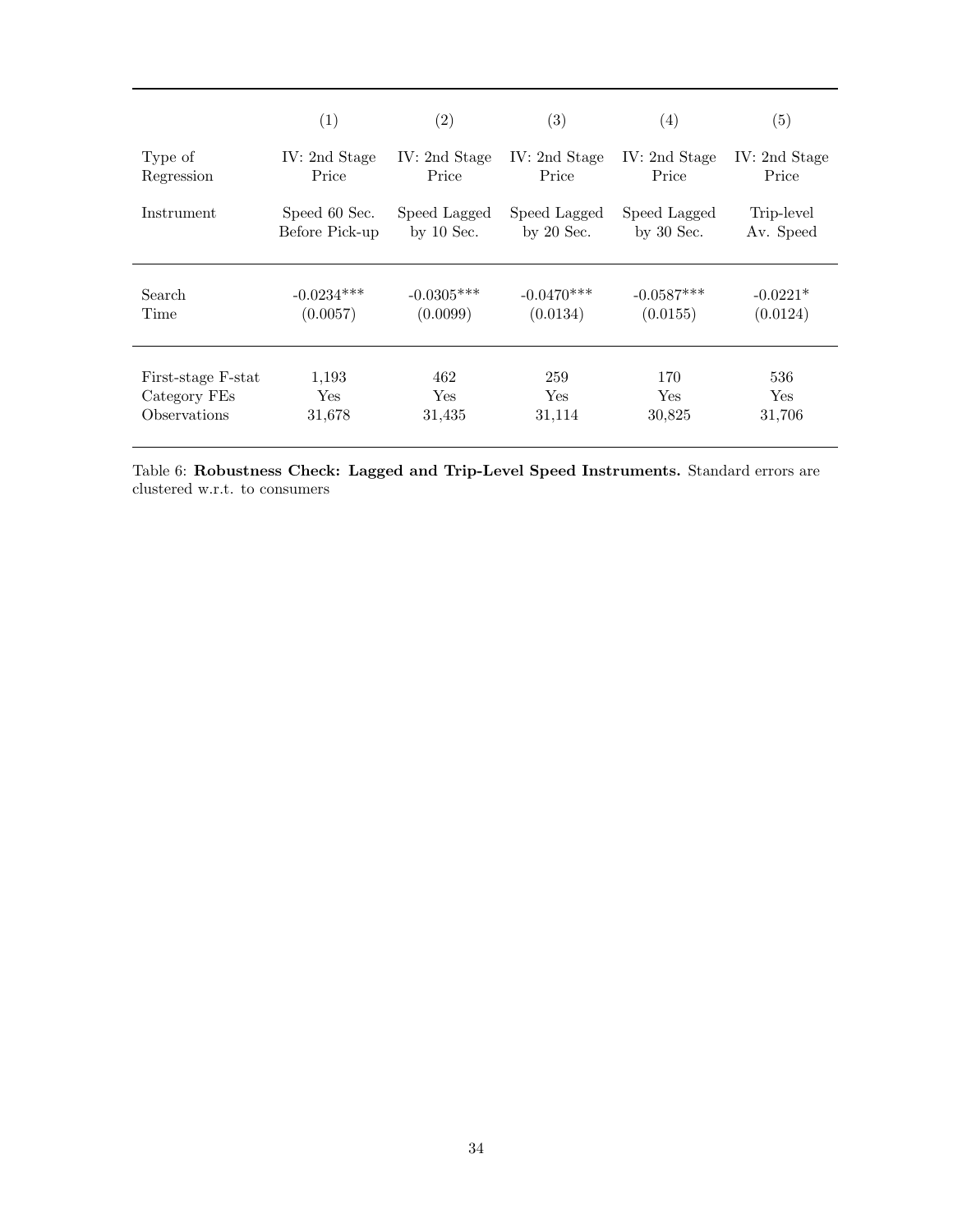

<span id="page-34-0"></span>Figure 1: Data-Structure. The picture illustrates a consumer traversing an aisle. Consumer location within the aisle is recorded on a grid of traffic points. Products are located at specific locations on the shelf, which are coded up as a grid of product points. Product points are matched to nearby traffic points. This allows to measure how long a consumer remained near the product when picking it up. The dashed black line denotes the consumer's path when traversing the aisle.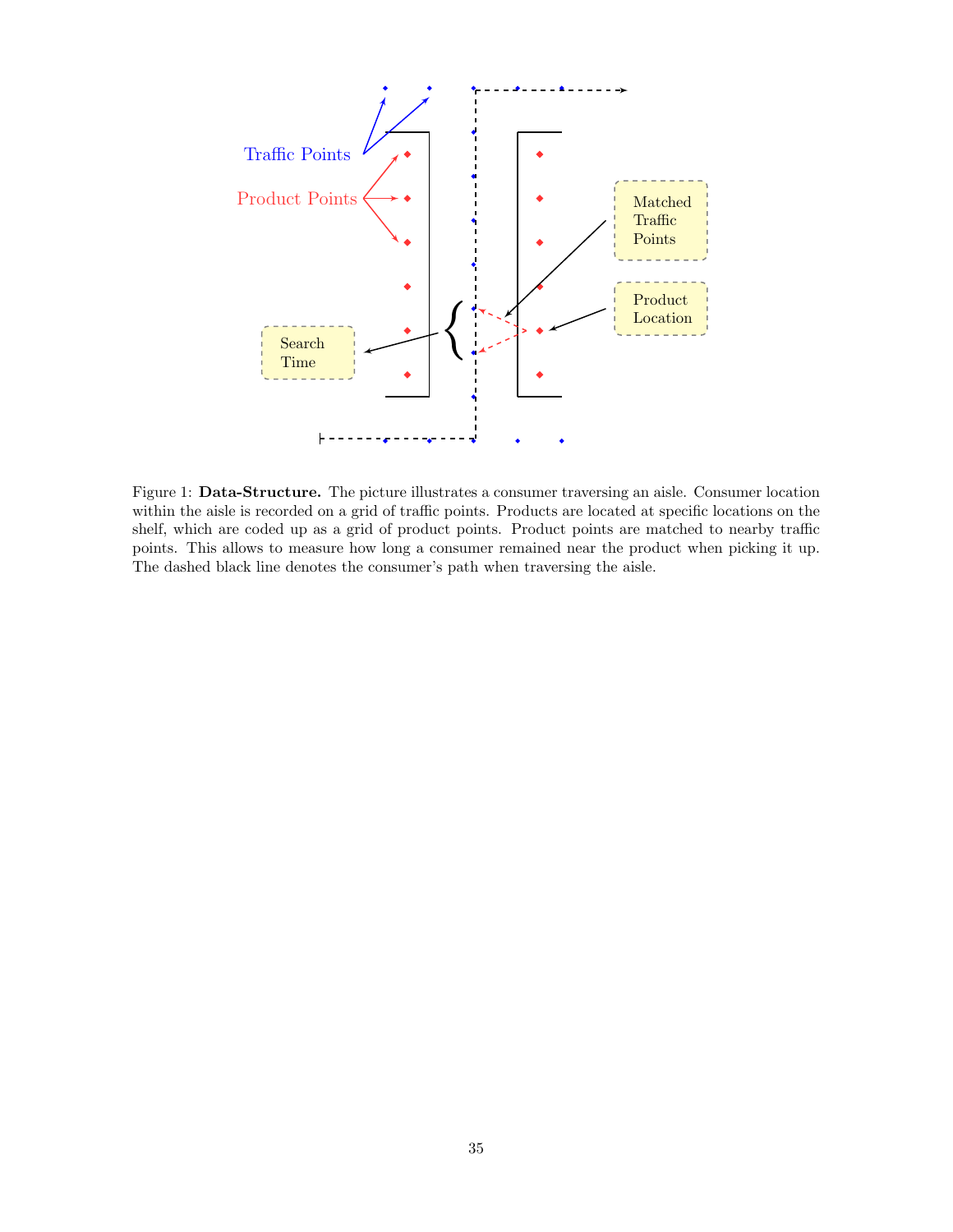## <span id="page-35-0"></span>Figure 2: Search-Time Histogram



<span id="page-35-1"></span>Figure 3: Variation in Search-Time Across and Within Trips

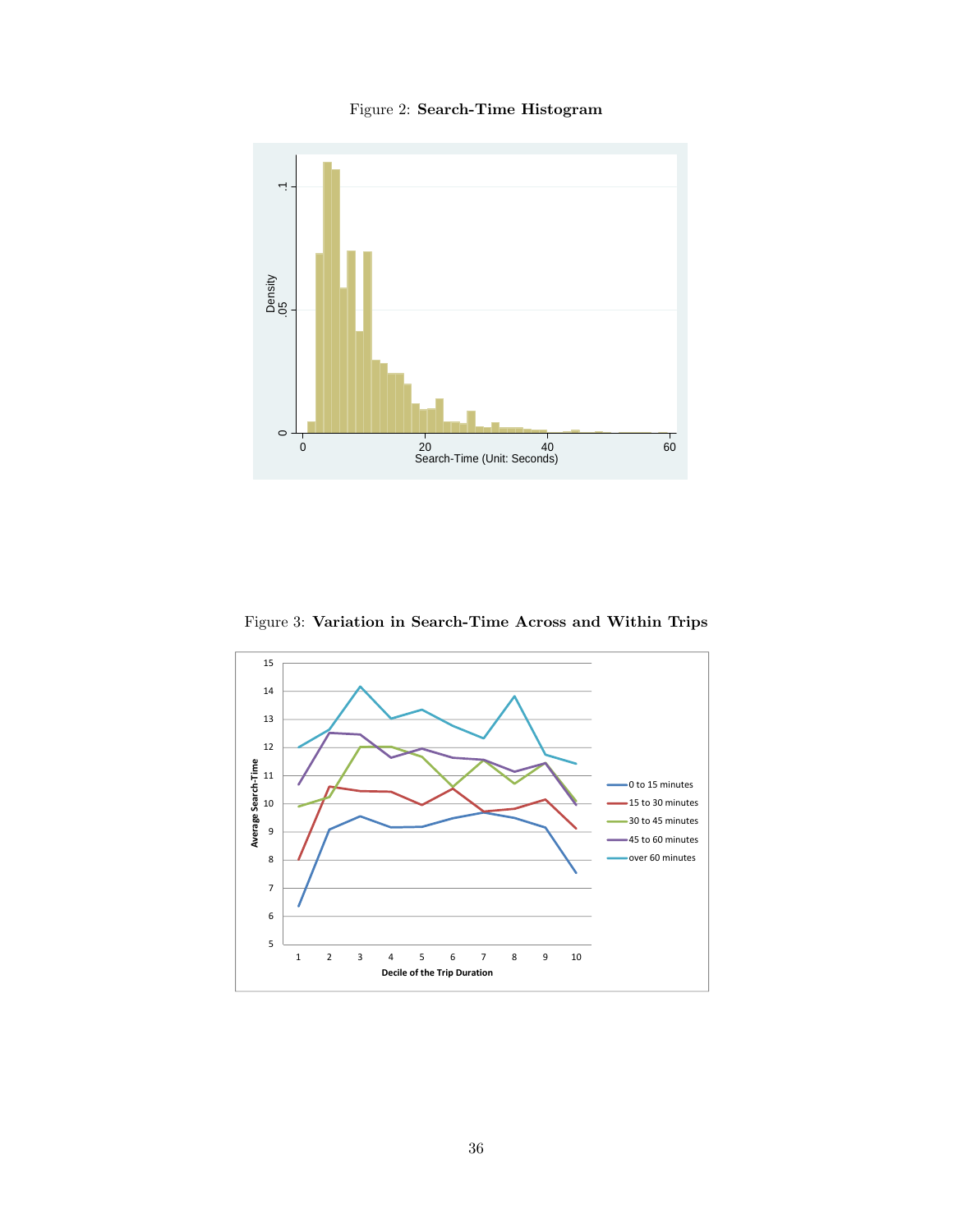<span id="page-36-0"></span>Figure 4: Speed Histogram



<span id="page-36-1"></span>Figure 5: Variation in Speed Across and Within Trips